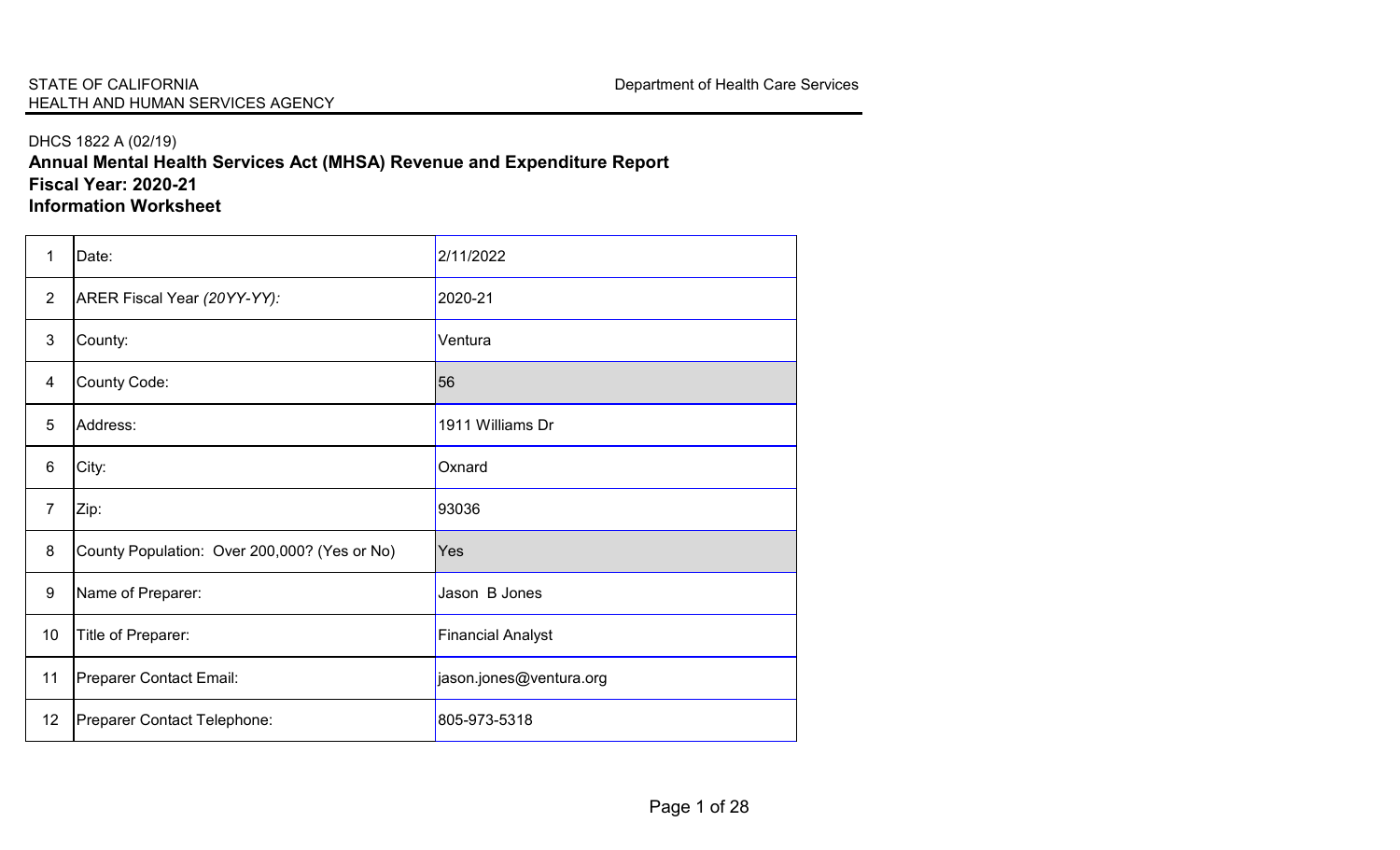DHCS 1822 B (02/19)

**Annual Mental Health Services Act (MHSA) Revenue and Expenditure Report Fiscal Year: 2020-21 Component Summary Worksheet**

| county: | Ventura | Date: | 1110000<br>0/4<br>$1/ZU_{\ell}$ |
|---------|---------|-------|---------------------------------|

| <b>SECTION 1: Interest</b> |                                    | $\sim$ $\sim$ $\sim$<br>ႱჂჾ     | --                           | <b>INN</b>  | <b>WE</b> | ᅜᄖ                                         | <b>TOTAL</b>               |
|----------------------------|------------------------------------|---------------------------------|------------------------------|-------------|-----------|--------------------------------------------|----------------------------|
|                            | Component Interest Earned          | よつつに<br>. , , , , , , , , , , , | $- - - -$<br>\$69.<br>0.∪″ / | \$18.204.17 | \$0.00    | $\mathfrak{C} \cap \mathfrak{D}$<br>\$0.00 | C3GA 083.38<br>wuu+,uuu.uu |
|                            | t Powers Authority Interest Earned | \$0.00                          | \$0.00                       | \$0.00      | \$0.00    | 0 <sub>0</sub><br>vv.v                     | \$0.00                     |

| <b>SECTION 2: Prudent Reserve</b>               | <b>CSS</b> | PEI    | <b>TOTAL</b>   |
|-------------------------------------------------|------------|--------|----------------|
| Local Prudent Reserve Beginning Balance         |            |        | \$8,491,905.00 |
| Transfer from Local Prudent Reserve             | \$0.00     | \$0.00 | \$0.00         |
| ICSS Funds Transferred to Local Prudent Reserve | \$0.00     |        | \$0.00         |
| Local Prudent Reserve Adjustments               |            |        | \$0.00         |
| Local Prudent Reserve Ending Balance            |            |        | \$8.491.905.00 |

| <b>SECTION 3:</b> | : CSS Transfers to PEI. WET. CFTN. or Prudent Reserve | cec<br>საა   | <b>DE</b> | WE <sub>1</sub>          | <b>CFTN</b> | <b>DD</b><br><b>гіз</b> | <b>TOTAL</b> |
|-------------------|-------------------------------------------------------|--------------|-----------|--------------------------|-------------|-------------------------|--------------|
|                   | Transfers                                             | -\$66,354.∪. | \$0.00    | 0.0000<br>107<br>⊸∪ບ.ວວ∸ | \$0.00      | \$0.00                  | \$0.00       |

|                   | SECTION 4: Program Expenditures and Sources of Funding | <b>CSS</b>       | <b>PEI</b>     | <b>INN</b>     | <b>WET</b>  | <b>CFTN</b> | TOTAL           |
|-------------------|--------------------------------------------------------|------------------|----------------|----------------|-------------|-------------|-----------------|
|                   | <b>IMHSA Funds</b>                                     | \$22,588,903.72  | \$7.285.029.23 | \$1.686.103.89 | \$66.354.07 | \$0.00      | \$31,626,390.92 |
| 10                | Medi-Cal FFP                                           | \$25,419,057.34] | \$1,149,928.06 | \$3,503.75     | \$0.00      | \$0.00      | \$26,572,489.15 |
|                   | 1991 Realignment                                       | \$0.00           | \$0.00         | \$0.00         | \$0.00      | \$0.00      | \$0.00          |
| $12 \overline{ }$ | Behavioral Health Subaccount                           | \$0.00           | \$0.00         | \$0.00         | \$0.00      | \$0.00      | \$0.00          |
| 12                | <b>Other</b>                                           | \$5.364.143.34   | \$1.075.864.98 | \$21.707.92    | \$0.00      | \$0.00      | \$6,461,716.24  |
| 14                | <b>TOTAL</b>                                           | \$53,372,104.40  | \$9.510.822.27 | \$1,711,315.56 | \$66,354.07 | \$0.00      | \$64,660,596,31 |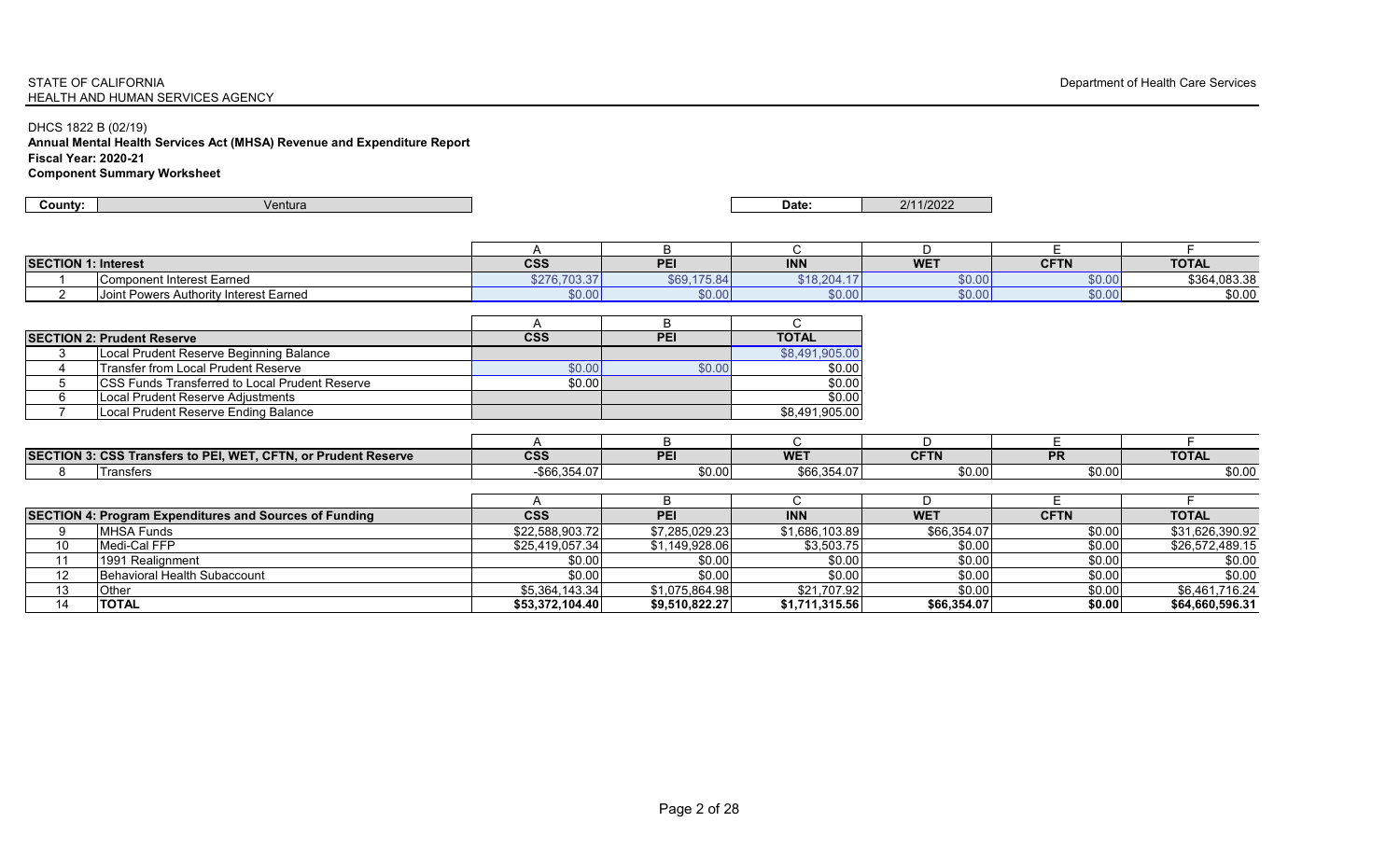DHCS 1822 B (02/19)

**Annual Mental Health Services Act (MHSA) Revenue and Expenditure Report Fiscal Year: 2020-21 Component Summary Worksheet**

**County:** Ventura **Date:** 2/11/2022

|    | <b>SECTION 5: Miscellaneous MHSA Costs and Expenditures</b> | <b>TOTAL</b>   |
|----|-------------------------------------------------------------|----------------|
| 15 | <b>Total Annual Planning Costs</b>                          | \$380,656.78   |
| 16 | <b>Total Evaluation Costs</b>                               | \$142,820.32   |
| 17 | <b>Total Administration</b>                                 | \$3,951,793.80 |
| 18 | <b>Total WET RP</b>                                         | \$0.00         |
| 19 | <b>Total PEI SW</b>                                         | \$27,090.48    |
| 20 | <b>Total MHSA HP</b>                                        | \$0.00         |
| 21 | <b>Total Mental Health Services For Veterans</b>            | \$167,878.56   |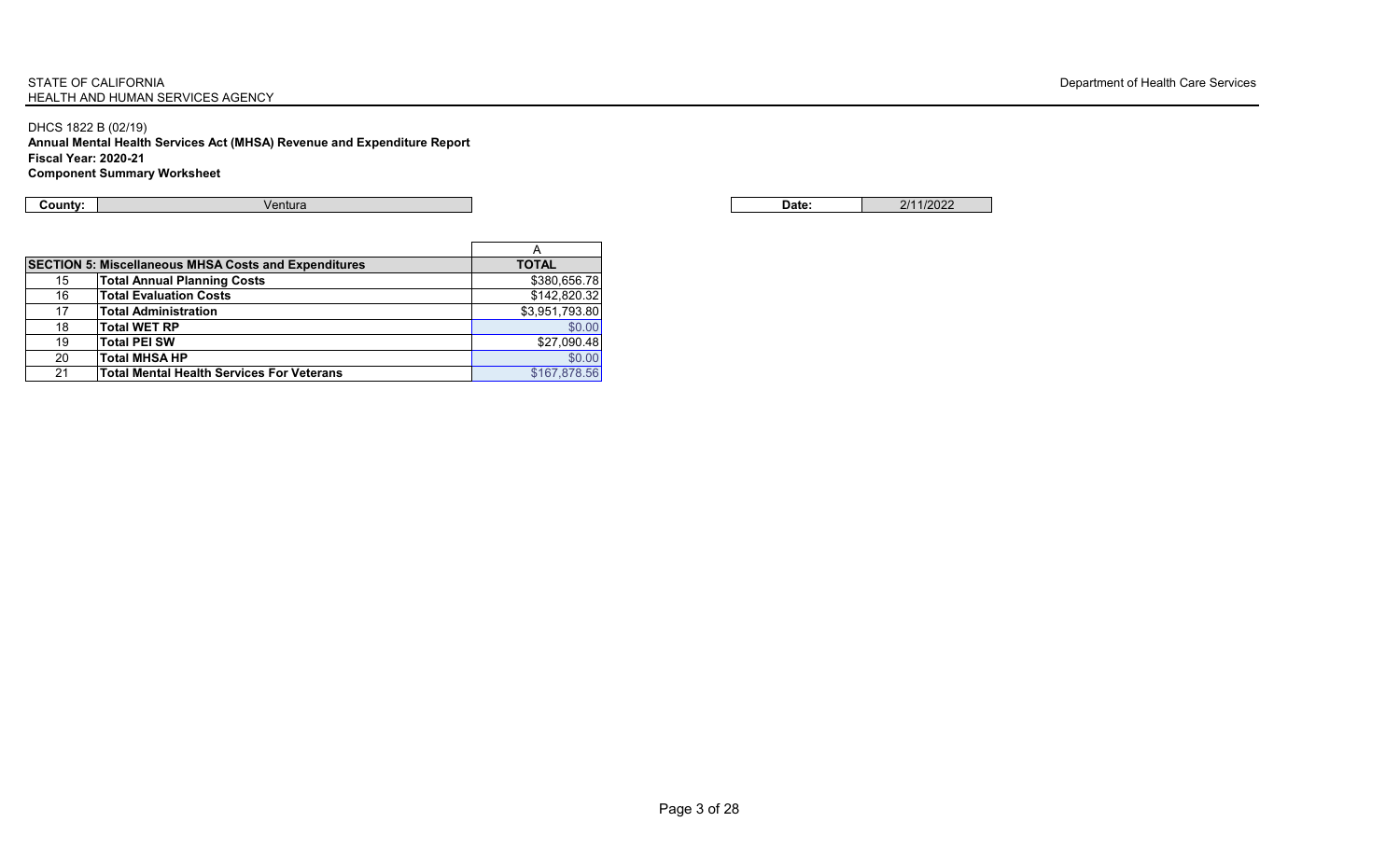### DHCS 1822 C (02/19)

**Annual Mental Health Services Act (MHSA) Revenue and Expenditure Report**

### **Fiscal Year: 2020-21**

**Community Services and Supports (CSS) Summary Worksheet**

|  | County: | Ventura |  | Date: |  |
|--|---------|---------|--|-------|--|
|--|---------|---------|--|-------|--|

### **SECTION ONE**

|    |                                                                                    |                                                 | B                   |                  | D                                             | Е              |                    |
|----|------------------------------------------------------------------------------------|-------------------------------------------------|---------------------|------------------|-----------------------------------------------|----------------|--------------------|
|    |                                                                                    | <b>Total MHSA Funds</b><br>(Including Interest) | <b>Medi-Cal FFP</b> | 1991 Realignment | <b>Behavioral Health</b><br><b>Subaccount</b> | Other          | <b>Grand Total</b> |
|    | <b>CSS Annual Planning Costs</b>                                                   | \$94,126.14                                     | \$55,268.49         |                  |                                               |                | \$149,394.63       |
|    | <b>ICSS Evaluation Costs</b>                                                       |                                                 |                     |                  |                                               |                | \$0.00             |
|    | <b>ICSS Administration Costs</b>                                                   | \$2,726,605.38                                  | \$1,844,333.69      |                  |                                               | \$552,821.49   | \$5,123,760.56     |
|    | <b>ICSS Funds Transferred to JPA</b>                                               |                                                 |                     |                  |                                               |                | \$0.00             |
|    | <b>CSS Expenditures Incurred by JPA</b>                                            |                                                 |                     |                  |                                               |                | \$0.00             |
|    | <b>CSS Funds Transferred to CalHFA</b>                                             |                                                 |                     |                  |                                               |                | \$0.00             |
|    | <b>ICSS Funds Transferred to PEI</b>                                               |                                                 |                     |                  |                                               |                | \$0.00             |
|    | <b>ICSS Funds Transferred to WET</b>                                               | \$66,354.07                                     |                     |                  |                                               |                | \$66,354.07        |
|    | <b>ICSS Funds Transferred to CFTN</b>                                              |                                                 |                     |                  |                                               |                | \$0.00             |
|    | 10 <b>ICSS Funds Transferred to PR</b>                                             |                                                 |                     |                  |                                               |                | \$0.00             |
|    | <b>CSS Program Expenditures</b>                                                    | \$19,768,172.20                                 | \$23,519,455.17     | \$0.00           | \$0.00                                        | \$4,811,321.84 | \$48,098,949.21    |
| 12 | Total CSS Expenditures (Excluding Funds Transferred to JPA)                        | \$22,655,257.79                                 | \$25,419,057.34     | \$0.00           | \$0.00                                        | \$5,364,143.34 | \$53,438,458.48    |
| 13 | Total CSS Expenditures (Excluding Funds Transferred to JPA, PEI, WET, CFTN and PR) | \$22,588,903.72                                 | \$25,419,057.34     | \$0.00           | \$0.00                                        | \$5,364,143.34 | \$53,372,104.40    |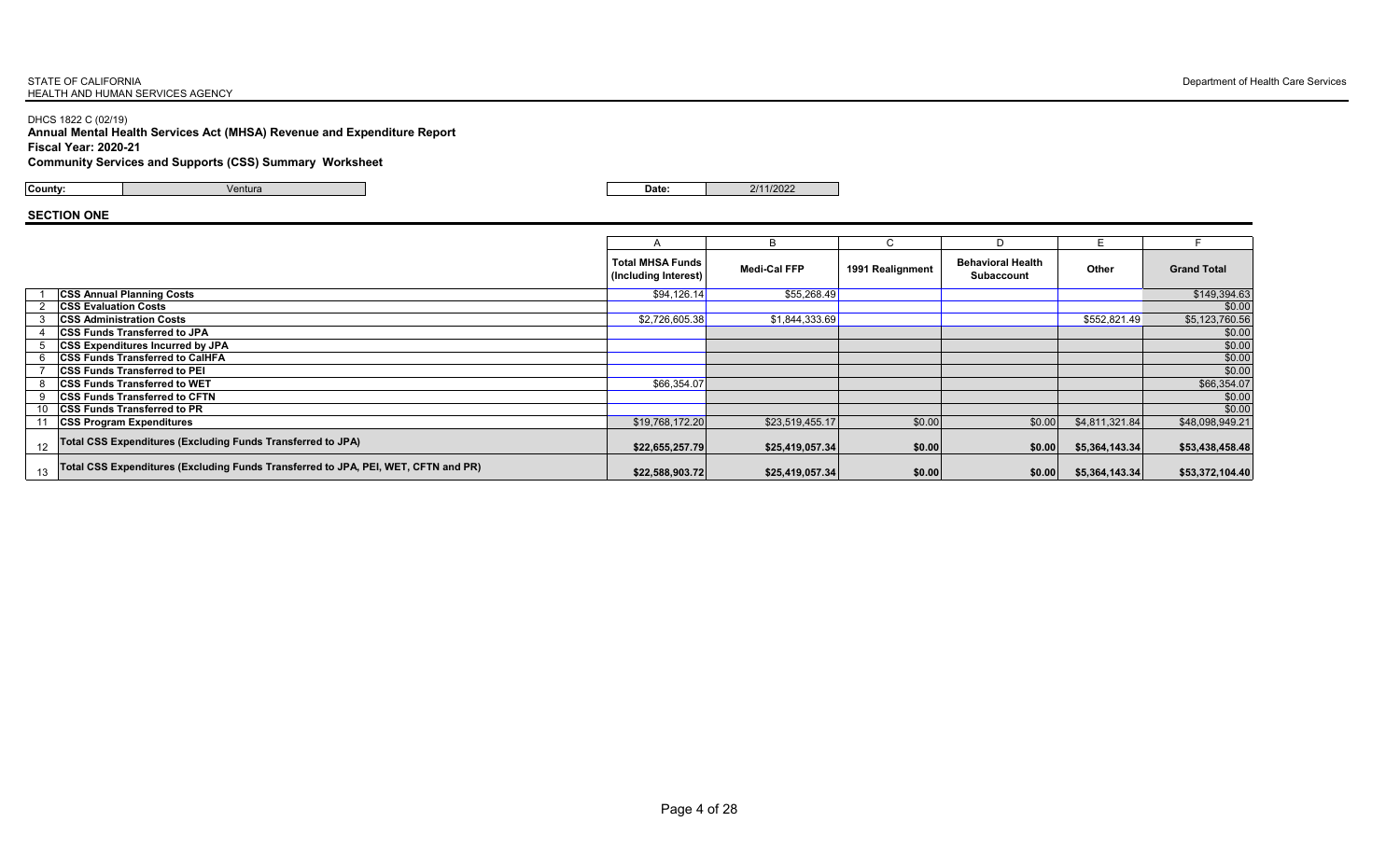### DHCS 1822 C (02/19)

**Annual Mental Health Services Act (MHSA) Revenue and Expenditure Report**

# **Fiscal Year: 2020-21**

**Community Services and Supports (CSS) Summary Worksheet**

**County:** Ventura **Date:** 2/11/2022

|                 | A              | <sub>B</sub>                                                                                                | C.                                             | D            | E.                                              |                     | G                | H                                         |                |                    |
|-----------------|----------------|-------------------------------------------------------------------------------------------------------------|------------------------------------------------|--------------|-------------------------------------------------|---------------------|------------------|-------------------------------------------|----------------|--------------------|
|                 | County<br>Code | <b>Program Name</b>                                                                                         | <b>Prior Program Name</b>                      | Program Type | <b>Total MHSA Funds</b><br>(Including Interest) | <b>Medi-Cal FFP</b> | 1991 Realignment | <b>Behavioral</b><br>Health<br>Subaccount | Other          | <b>Grand Total</b> |
| 14              | 56             | Rapid Integrated Support and Engagement (RISE)                                                              |                                                | Non-FSP      | \$488,447.59                                    | \$513,224.79        |                  |                                           | \$47,072.74    | \$1,048,745.12     |
| 15              | 56             | County-Wide Crisis Team (CT)                                                                                |                                                | Non-FSP      | \$2,560,961.94                                  | \$939,737.74        |                  |                                           | \$82,407.71    | \$3,583,107.39     |
| 16              | 56             | Transitional Age Youth (TAY) Outpatient Treatment<br>Program<br>Screening, Triage, Assessment, and Referral |                                                | Non-FSP      | \$119,078.35                                    | \$1,255,755.18      |                  |                                           | \$145,366.74   | \$1,520,200.27     |
| 17              | 56             | (STAR)                                                                                                      |                                                | Non-FSP      | \$1,779,060.99                                  | \$1,511,010.37      |                  |                                           | \$109,418.19   | \$3,399,489.55     |
| 18              | 56             | <b>VCBH Adult Outpatient Treatment Program</b>                                                              | Adult Treatment (Non-FSP)                      | Non-FSP      | \$5,005,019.81                                  | \$13,017,932.05     |                  |                                           | \$2,582,857.44 | \$20,605,809.30    |
| 19              | 56             | Housing                                                                                                     | Adult Treatment (Non-FSP)                      | Non-FSP      | \$669,341.96                                    | \$0.00              |                  |                                           | \$956.00       | \$670,297.96       |
| 20              | 56             | Crisis Stabilization Unit (Children)                                                                        |                                                | Non-FSP      | \$2,561,393.37                                  | \$916,092.14        |                  |                                           | \$112,412.22   | \$3,589,897.73     |
| 21              | 56             | <b>Adult Wellness Center</b>                                                                                | Adult Wellness Center - Turning Point          | Non-FSP      | \$258,097.80                                    | \$0.00              |                  |                                           | \$29,791.63    | \$287,889.43       |
| 22              | 56             | <b>TAY Wellness Center</b>                                                                                  | <b>TAY Wellness Center - Pacific Clinics</b>   | Non-FSP      | \$501,526.32                                    | \$0.00              |                  |                                           | \$0.00         | \$501,526.32       |
| 23              | 56             | Crisis Residential Treatment (CRT)                                                                          |                                                | Non-FSP      | \$813,954.89                                    | \$1,019,971.29      |                  |                                           | \$158,491.34   | \$1,992,417.52     |
| $\overline{24}$ | 56             | Growing Works                                                                                               |                                                | Non-FSP      | \$292,406.28                                    | \$0.00              |                  |                                           | \$0.00         | \$292,406.28       |
| 25              | 56             | <b>Fillmore community Project</b>                                                                           |                                                | Non-FSP      | \$72,130.12                                     | \$389,469.84        |                  |                                           | \$140.08       | \$461,740.04       |
| 26              | 56             | Family Access Support Team (FAST)                                                                           | Youth FSP                                      | Non-FSP      | \$727,163.18                                    |                     |                  |                                           | \$159,782.59   | \$886,945.77       |
| 27              | 56             | Quality of Life (QOL) Improvement                                                                           |                                                | Non-FSP      | \$63,573.25                                     | \$0.00              |                  |                                           | \$0.00         | \$63,573.25        |
|                 |                | <b>Wellness and Recovery Center and Mobile</b>                                                              | Quality of Life Improvement and Adult Wellness |              |                                                 |                     |                  |                                           |                |                    |
| 28              | 56             | <b>Wellness</b>                                                                                             | Center                                         | Non-FSP      | \$580,671.81                                    | \$0.00              |                  |                                           | \$60,089.04    | \$640,760.85       |
| 29              | 56             | <b>The Client Network</b>                                                                                   |                                                | Non-FSP      | \$44,965.64                                     | \$0.00              |                  |                                           | \$354.25       | \$45,319.89        |
| 30              | 56             | <b>RISE TAY Expansion</b>                                                                                   | <b>CSS-SD-RISE TAY</b>                         | Non-FSP      | \$82,613.72                                     |                     |                  |                                           | \$842,502.57   | \$925,116.29       |
| 31              | 56             | Insights                                                                                                    | Youth FSP                                      | <b>FSP</b>   | \$127,279.65                                    | \$72,826.73         |                  |                                           | \$700.43       | \$200,806.81       |
| 32              | 56             | Transitional Age Youth (TAY) Expanded Transitions<br>(TAY FSP)                                              | <b>TAY FSP</b>                                 | FSP          | \$32,426.14                                     | \$247,770.45        |                  |                                           | \$28,011.88    | \$308,208.47       |
|                 |                | Assisted Outpatient Treatment (AOT) Program                                                                 |                                                |              |                                                 |                     |                  |                                           |                |                    |
| 33              | 56             | (Laura's Law)                                                                                               | Adult FSP Program                              | <b>FSP</b>   | \$825,788.90                                    | \$595,887.80        |                  |                                           | \$186,464.54   | \$1,608,141.24     |
| 34              | 56             | <b>VISTA</b>                                                                                                | Adult FSP Program                              | FSP          | \$241,817.84                                    | \$421,831.03        |                  |                                           | \$122,568.29   | \$786,217.16       |
| 35              | 56             | <b>VCBH FSP Treatment Program</b>                                                                           | <b>Adult FSP Program</b>                       | <b>FSP</b>   | \$252,375.26                                    | \$583,449.10        |                  |                                           | \$109,167.55   | \$944,991.91       |
| 36              | 56             | Community Services (EPICS)                                                                                  | Older Adult FSP Program                        | FSP          | \$398,245.74                                    | \$781,701.42        |                  |                                           | \$5,008.38     | \$1,184,955.53     |
| 37              | 56             | VCBH Older Adults FSP Program                                                                               | Older Adult FSP Program                        | <b>FSP</b>   | \$1,110,881.12                                  | \$871,297.62        |                  |                                           | \$16,713.41    | \$1,998,892.15     |
| 38              | 56             | Casa Esperanza TAY Transitions Program (TAY<br>FSP)                                                         | <b>TAY FSP</b>                                 | FSP          | \$158,950.53                                    | \$381,497.62        |                  |                                           | \$11,044.83    | \$551,492.98       |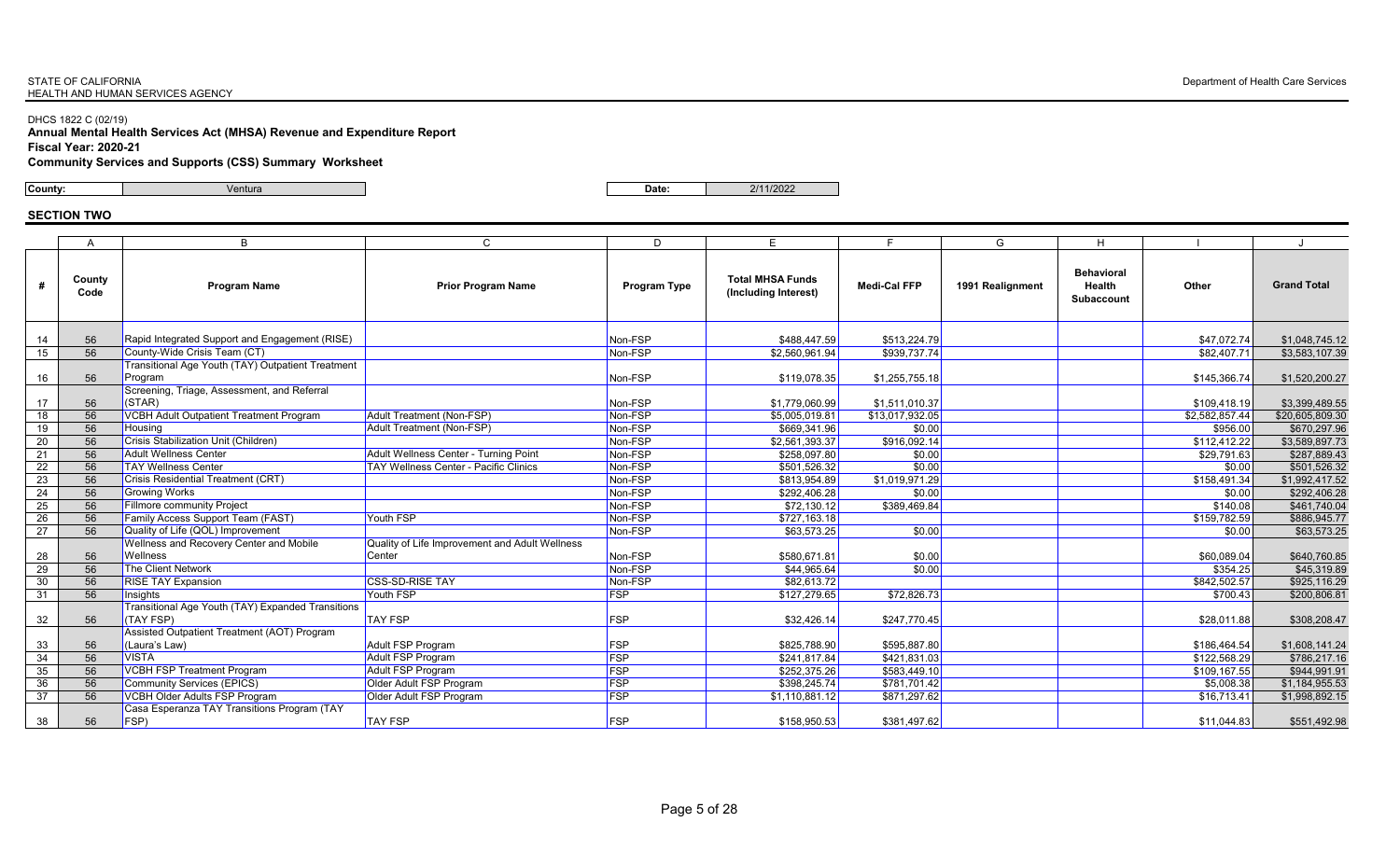### DHCS 1822 C (02/19)

**Annual Mental Health Services Act (MHSA) Revenue and Expenditure Report**

## **Fiscal Year: 2020-21**

**Community Services and Supports (CSS) Summary Worksheet**

| County:                                                                               | Ventura | Date: | 2/11/2022 |  |                       |
|---------------------------------------------------------------------------------------|---------|-------|-----------|--|-----------------------|
|                                                                                       |         |       |           |  |                       |
|                                                                                       |         |       |           |  | \$0.00                |
|                                                                                       |         |       |           |  | \$0.00                |
| $\begin{array}{r} 39 \\ \hline 40 \\ \hline 41 \\ \hline 42 \\ \hline 10 \end{array}$ |         |       |           |  | \$0.00                |
|                                                                                       |         |       |           |  | \$0.00                |
| $\begin{array}{r} 43 \\ 44 \end{array}$                                               |         |       |           |  | $$0.00$<br>$$0.00$    |
|                                                                                       |         |       |           |  |                       |
|                                                                                       |         |       |           |  | \$0.00                |
|                                                                                       |         |       |           |  | \$0.00                |
|                                                                                       |         |       |           |  | $$0.00$<br>$$0.00$    |
|                                                                                       |         |       |           |  |                       |
| $\frac{45}{48}$                                                                       |         |       |           |  | \$0.00                |
|                                                                                       |         |       |           |  | \$0.00                |
|                                                                                       |         |       |           |  | $$0.00$<br>$$0.00$    |
|                                                                                       |         |       |           |  |                       |
|                                                                                       |         |       |           |  | \$0.00                |
|                                                                                       |         |       |           |  | \$0.00                |
|                                                                                       |         |       |           |  | $$0.00$<br>$$0.00$    |
|                                                                                       |         |       |           |  |                       |
|                                                                                       |         |       |           |  | \$0.00                |
|                                                                                       |         |       |           |  | \$0.00                |
|                                                                                       |         |       |           |  | \$0.00                |
|                                                                                       |         |       |           |  |                       |
|                                                                                       |         |       |           |  | $\frac{$0.00}{$0.00}$ |
|                                                                                       |         |       |           |  | \$0.00                |
|                                                                                       |         |       |           |  | \$0.00                |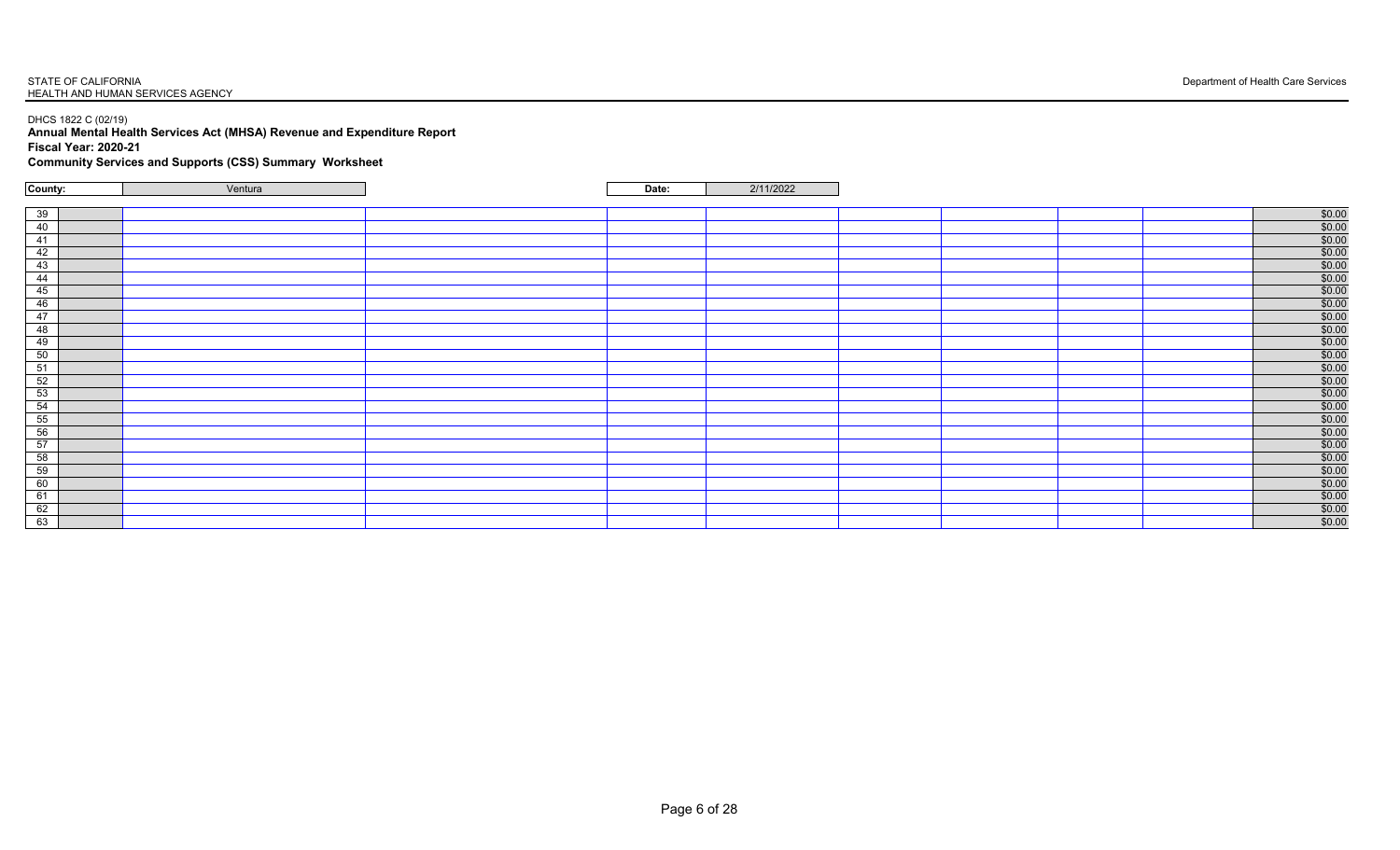### DHCS 1822 C (02/19)

**Annual Mental Health Services Act (MHSA) Revenue and Expenditure Report**

### **Fiscal Year: 2020-21**

**Community Services and Supports (CSS) Summary Worksheet**

| County:                                                                                                                                                                                                                                                                                                                                                                                          | Ventura | Date: | 2/11/2022 |  |                       |
|--------------------------------------------------------------------------------------------------------------------------------------------------------------------------------------------------------------------------------------------------------------------------------------------------------------------------------------------------------------------------------------------------|---------|-------|-----------|--|-----------------------|
|                                                                                                                                                                                                                                                                                                                                                                                                  |         |       |           |  |                       |
|                                                                                                                                                                                                                                                                                                                                                                                                  |         |       |           |  | \$0.00                |
|                                                                                                                                                                                                                                                                                                                                                                                                  |         |       |           |  | \$0.00                |
|                                                                                                                                                                                                                                                                                                                                                                                                  |         |       |           |  | \$0.00                |
|                                                                                                                                                                                                                                                                                                                                                                                                  |         |       |           |  | \$0.00                |
|                                                                                                                                                                                                                                                                                                                                                                                                  |         |       |           |  | $$0.00$<br>$$0.00$    |
|                                                                                                                                                                                                                                                                                                                                                                                                  |         |       |           |  |                       |
|                                                                                                                                                                                                                                                                                                                                                                                                  |         |       |           |  | \$0.00                |
|                                                                                                                                                                                                                                                                                                                                                                                                  |         |       |           |  | \$0.00                |
|                                                                                                                                                                                                                                                                                                                                                                                                  |         |       |           |  | $$0.00$<br>$$0.00$    |
|                                                                                                                                                                                                                                                                                                                                                                                                  |         |       |           |  |                       |
|                                                                                                                                                                                                                                                                                                                                                                                                  |         |       |           |  | \$0.00                |
|                                                                                                                                                                                                                                                                                                                                                                                                  |         |       |           |  | \$0.00                |
|                                                                                                                                                                                                                                                                                                                                                                                                  |         |       |           |  | $$0.00$<br>$$0.00$    |
|                                                                                                                                                                                                                                                                                                                                                                                                  |         |       |           |  |                       |
|                                                                                                                                                                                                                                                                                                                                                                                                  |         |       |           |  | \$0.00                |
|                                                                                                                                                                                                                                                                                                                                                                                                  |         |       |           |  | \$0.00                |
|                                                                                                                                                                                                                                                                                                                                                                                                  |         |       |           |  | $$0.00$<br>$$0.00$    |
|                                                                                                                                                                                                                                                                                                                                                                                                  |         |       |           |  |                       |
|                                                                                                                                                                                                                                                                                                                                                                                                  |         |       |           |  | \$0.00                |
|                                                                                                                                                                                                                                                                                                                                                                                                  |         |       |           |  | \$0.00                |
|                                                                                                                                                                                                                                                                                                                                                                                                  |         |       |           |  | \$0.00                |
| $\begin{array}{ c c c c c c } \hline \textbf{64} & \textbf{65} & \textbf{66} & \textbf{67} & \textbf{68} & \textbf{68} & \textbf{69} & \textbf{68} & \textbf{69} & \textbf{69} & \textbf{69} & \textbf{69} & \textbf{69} & \textbf{69} & \textbf{69} & \textbf{69} & \textbf{69} & \textbf{69} & \textbf{69} & \textbf{69} & \textbf{69} & \textbf{69} & \textbf{69} & \textbf{69} & \textbf{69$ |         |       |           |  | $\frac{$0.00}{$0.00}$ |
|                                                                                                                                                                                                                                                                                                                                                                                                  |         |       |           |  |                       |
|                                                                                                                                                                                                                                                                                                                                                                                                  |         |       |           |  | \$0.00                |
|                                                                                                                                                                                                                                                                                                                                                                                                  |         |       |           |  | \$0.00                |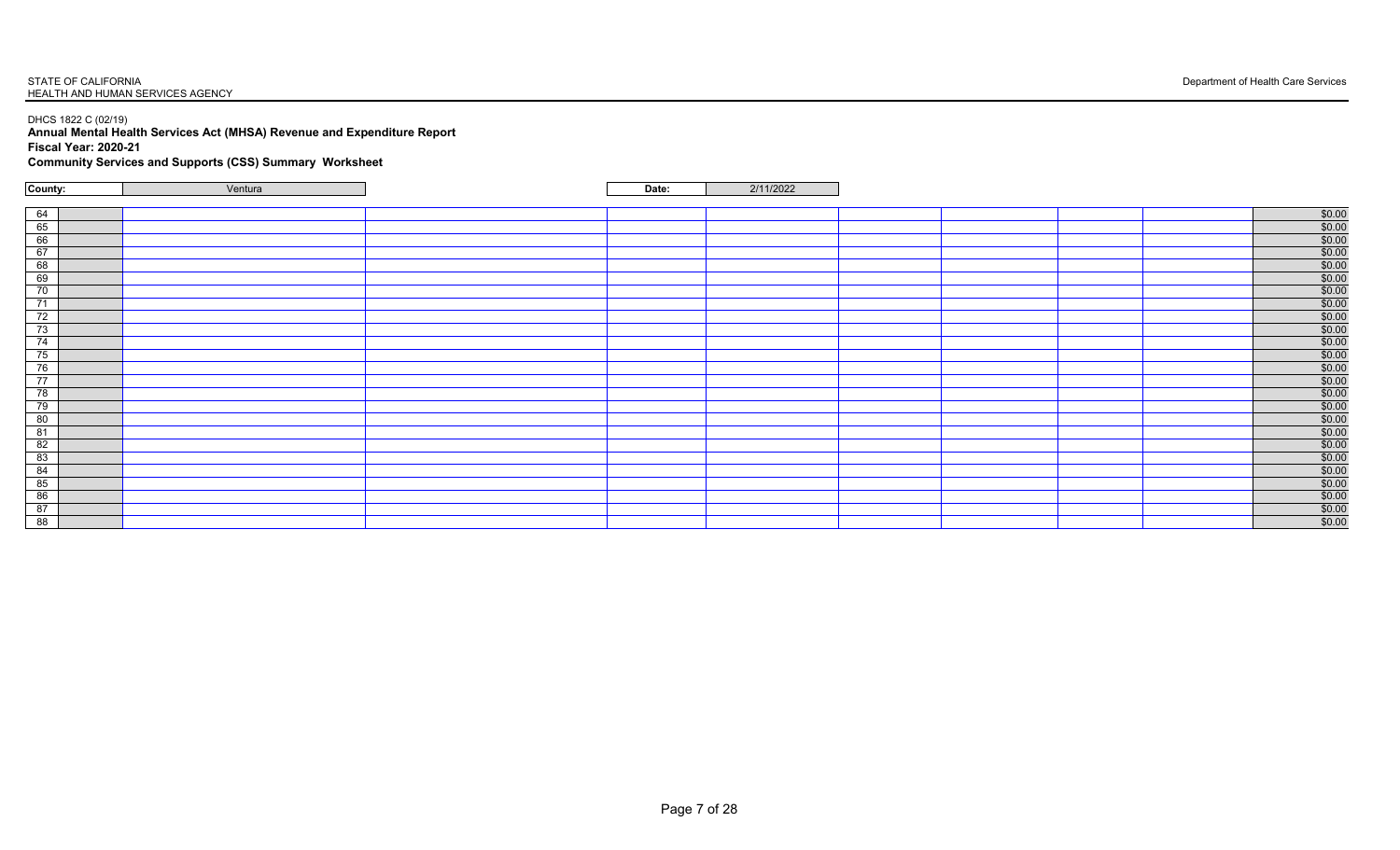### DHCS 1822 C (02/19)

**Annual Mental Health Services Act (MHSA) Revenue and Expenditure Report**

## **Fiscal Year: 2020-21**

**Community Services and Supports (CSS) Summary Worksheet**

| County:                                                                                                                                                                                     | Ventura | Date: | 2/11/2022 |  |                       |
|---------------------------------------------------------------------------------------------------------------------------------------------------------------------------------------------|---------|-------|-----------|--|-----------------------|
|                                                                                                                                                                                             |         |       |           |  |                       |
|                                                                                                                                                                                             |         |       |           |  | \$0.00                |
|                                                                                                                                                                                             |         |       |           |  | \$0.00                |
|                                                                                                                                                                                             |         |       |           |  | \$0.00                |
|                                                                                                                                                                                             |         |       |           |  | \$0.00                |
|                                                                                                                                                                                             |         |       |           |  |                       |
|                                                                                                                                                                                             |         |       |           |  | $$0.00$<br>$$0.00$    |
|                                                                                                                                                                                             |         |       |           |  | \$0.00                |
|                                                                                                                                                                                             |         |       |           |  | \$0.00                |
|                                                                                                                                                                                             |         |       |           |  | $\frac{$0.00}{$0.00}$ |
|                                                                                                                                                                                             |         |       |           |  |                       |
|                                                                                                                                                                                             |         |       |           |  | \$0.00                |
|                                                                                                                                                                                             |         |       |           |  | \$0.00                |
|                                                                                                                                                                                             |         |       |           |  | $$0.00$<br>$$0.00$    |
|                                                                                                                                                                                             |         |       |           |  |                       |
|                                                                                                                                                                                             |         |       |           |  | \$0.00                |
|                                                                                                                                                                                             |         |       |           |  | \$0.00                |
|                                                                                                                                                                                             |         |       |           |  | $$0.00$<br>$$0.00$    |
|                                                                                                                                                                                             |         |       |           |  |                       |
|                                                                                                                                                                                             |         |       |           |  | \$0.00                |
|                                                                                                                                                                                             |         |       |           |  | \$0.00                |
|                                                                                                                                                                                             |         |       |           |  | \$0.00                |
| $\begin{array}{r} 89 \\ 90 \\ 91 \\ 92 \\ 93 \\ 94 \\ 95 \\ 96 \\ 97 \\ 98 \\ 99 \\ 100 \\ 101 \\ 102 \\ 103 \\ 104 \\ 105 \\ 100 \\ 100 \\ 100 \\ 110 \\ 111 \\ 112 \\ 113 \\ \end{array}$ |         |       |           |  | $\frac{$0.00}{$0.00}$ |
|                                                                                                                                                                                             |         |       |           |  |                       |
|                                                                                                                                                                                             |         |       |           |  | \$0.00                |
|                                                                                                                                                                                             |         |       |           |  | \$0.00                |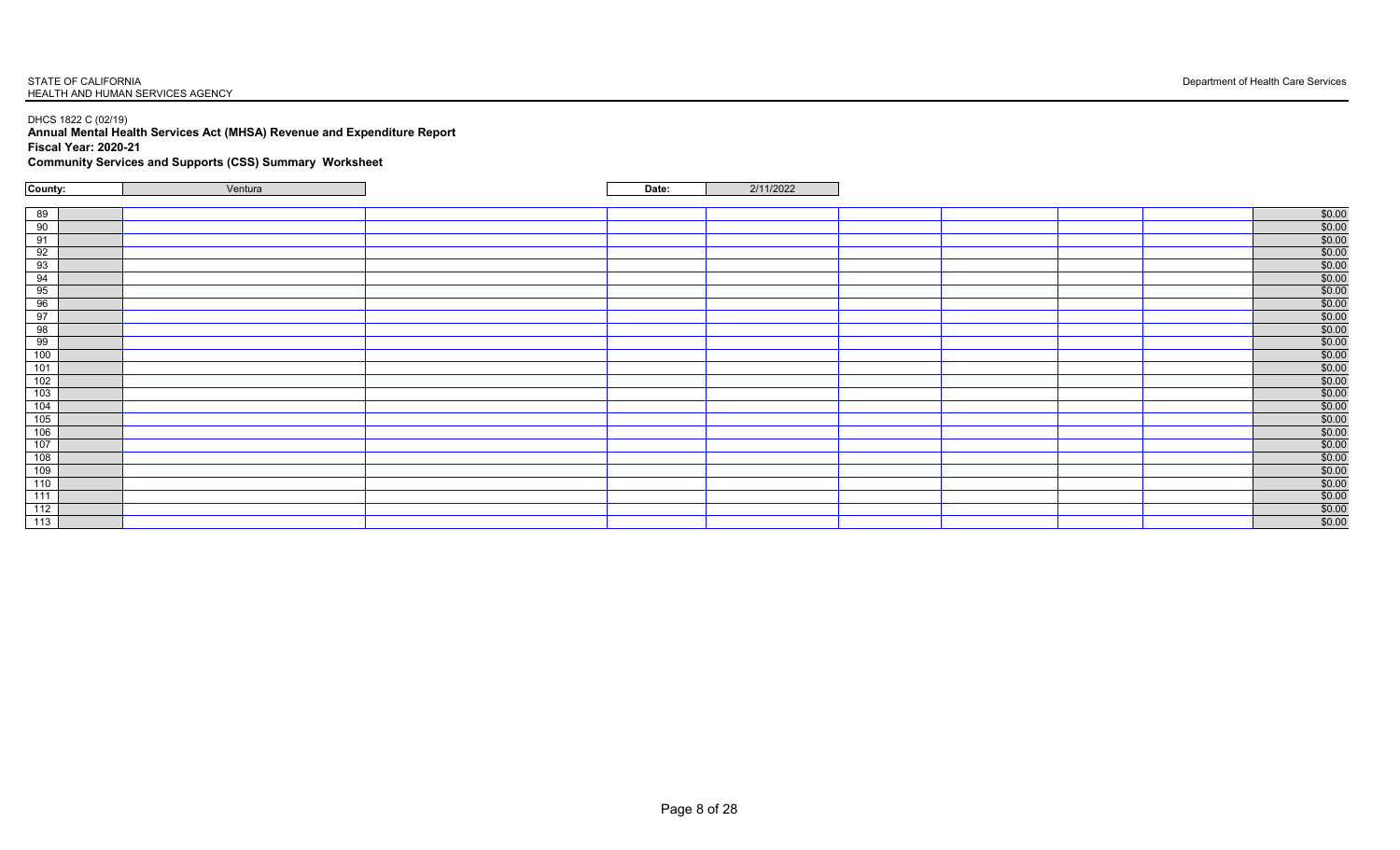DHCS 1822 D (02/19) **Annual Mental Health Services Act (MHSA) Revenue and Expenditure Report**

# **Fiscal Year: 2020-21 Prevention and Early Intervention (PEI) Summary Worksheet**

**County: Date:** 2/11/2022 **Ventura Date: Date:** 2/11/2022 **Date:** 2/11/2022

**SECTION ONE**

|                                                                | <b>Total MHSA Funds (Including</b><br>Interest) | Medi-Cal FFP   | 1991 Realignment | <b>Behavioral Health</b><br>Subaccount | Other          | <b>Grand Total</b> |
|----------------------------------------------------------------|-------------------------------------------------|----------------|------------------|----------------------------------------|----------------|--------------------|
| PEI Annual Planning Costs                                      | \$31,005.71                                     | \$94.073.69    |                  |                                        | \$103,921.71   | \$229,001.11       |
| <b>PEI Evaluation Costs</b>                                    | \$80,724.29                                     |                |                  |                                        |                | \$80,724.29        |
| <b>PEI Administration Costs</b>                                | \$959,193.12                                    |                |                  |                                        |                | \$959,193.12       |
| PEI Funds Expended by CaIMHSA for PEI Statewide                | \$27,090.48                                     |                |                  |                                        |                | \$27,090.48        |
| <b>PEI Funds Transferred to JPA</b>                            |                                                 |                |                  |                                        |                | \$0.00             |
| PEI Expenditures Incurred by JPA                               |                                                 |                |                  |                                        |                | \$0.00             |
| <b>PEI Program Expenditures</b>                                | \$6,214,106.11                                  | \$1,055,854.37 | \$0.00           | \$0.00                                 | \$971,943.27   | \$8,241,903.76     |
|                                                                |                                                 |                |                  |                                        |                |                    |
| Total PEI Expenditures (Excluding Transfers and PEI Statewide) | \$7,285,029.23                                  | \$1,149,928.06 | \$0.00           | \$0.00                                 | \$1,075,864.98 | \$9,510,822.27     |

|   |                                                                                                                                                                    | Percent Expended for Clients Age 25 and<br>Under, All PEI | <b>Percent Expended for Clients Age</b><br>25 and Under, JPA |
|---|--------------------------------------------------------------------------------------------------------------------------------------------------------------------|-----------------------------------------------------------|--------------------------------------------------------------|
| 9 | MHSA PEI Fund Expenditures in Program to<br>Clients Age 25 and Under (calculated from<br>weighted program values) divided by Total<br><b>MHSA PEI Expenditures</b> |                                                           |                                                              |
|   |                                                                                                                                                                    | 56.90%                                                    |                                                              |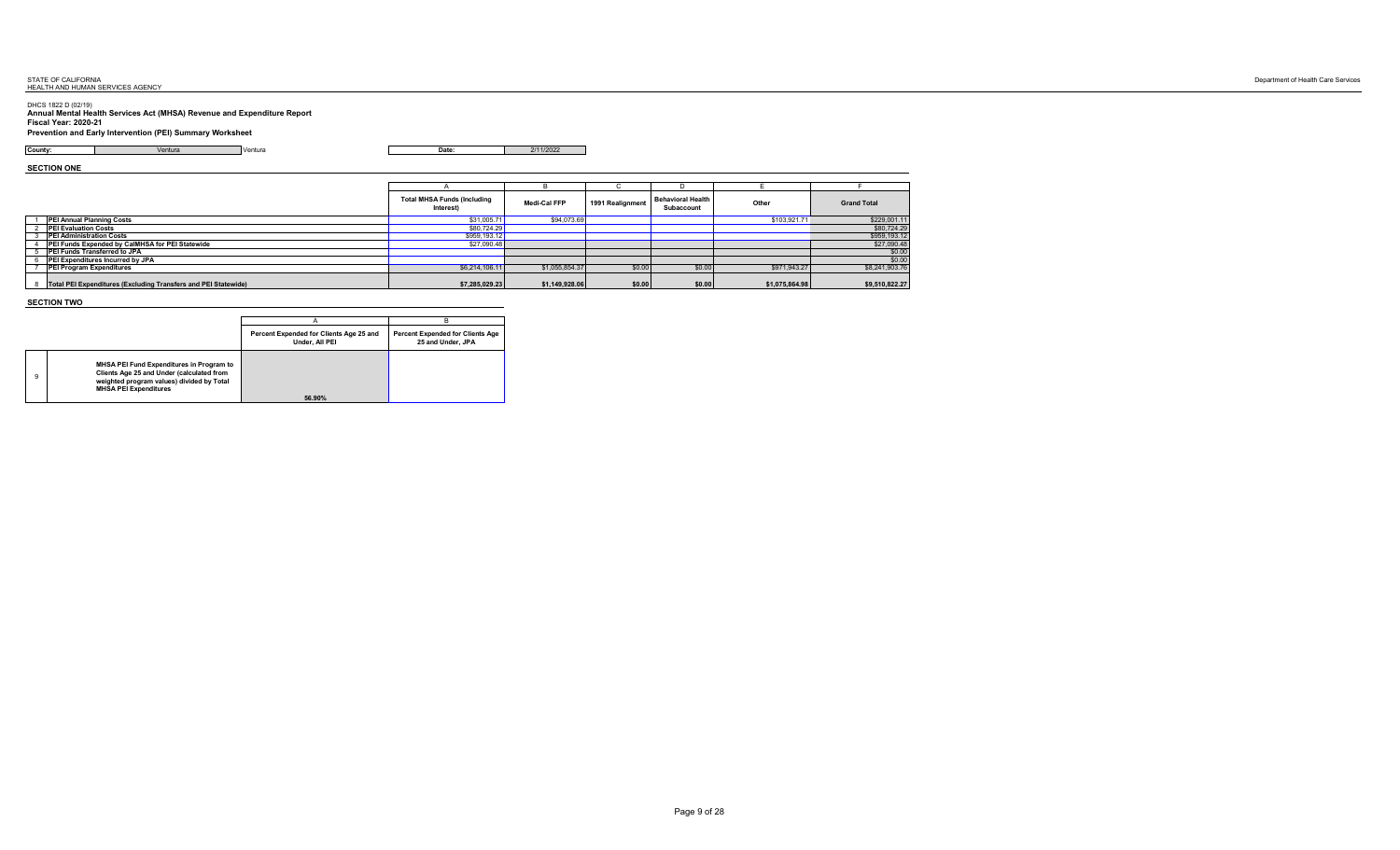DHCS 1822 D (02/19) **Annual Mental Health Services Act (MHSA) Revenue and Expenditure Report Fiscal Year: 2020-21 Prevention and Early Intervention (PEI) Summary Worksheet**

**County: Date:** 2/11/2022 **Ventura Date: Date:** 2/11/2022 **Date:** 2/11/2022

**SECTION THREE**

|          |               |                                                                              |                                            | D                                  |                                          |                                                          | G                                                 |                                                                                                                              |                                                                                              |                                                 | K                            |                  | M                                      |                             | $\circ$                        |
|----------|---------------|------------------------------------------------------------------------------|--------------------------------------------|------------------------------------|------------------------------------------|----------------------------------------------------------|---------------------------------------------------|------------------------------------------------------------------------------------------------------------------------------|----------------------------------------------------------------------------------------------|-------------------------------------------------|------------------------------|------------------|----------------------------------------|-----------------------------|--------------------------------|
|          | # County Code | <b>Program Name</b>                                                          | <b>Prior Program Name</b>                  | <b>Combined/Standalone Program</b> | Program Type                             | <b>Program Activity</b><br>Name (in Combined<br>Program) | Subtotal<br>Percentage for<br>Combined<br>Program | Percent of PEI Expended on<br>Clients Age 25 & Under<br>(Standalone and Program<br><b>Activities in Combined</b><br>Program) | Percent of PEI Expended on<br>Clients Age 25 & Under<br>(Combined Summary and<br>Standalone) | <b>Total MHSA Funds</b><br>(Including Interest) | Medi-Cal FFP                 | 1991 Realignment | <b>Behavioral Health</b><br>Subaccount | Other                       | <b>Grand Total</b>             |
| 10       | 56            | One Step a La Vez                                                            |                                            | Standalone                         | Prevention                               |                                                          | 100%                                              | 99%                                                                                                                          | 99.3%                                                                                        | \$54,843.52                                     |                              |                  |                                        |                             | \$54,843.52                    |
|          |               | Program to Encourage Active, Rewarding Lives                                 |                                            |                                    |                                          |                                                          |                                                   |                                                                                                                              |                                                                                              |                                                 |                              |                  |                                        |                             |                                |
| 11       | 56            | for Seniors                                                                  | Old Adults - VCAAA                         | Standalone                         | Prevention                               |                                                          | 100%                                              | 0%                                                                                                                           | 0.0%                                                                                         | \$543,471.82                                    |                              |                  |                                        |                             | \$543,471.82                   |
| 12       | 56            | Project Esperanza                                                            |                                            | Standalone                         | Prevention                               |                                                          | 100%                                              | 77%                                                                                                                          | 77.4%                                                                                        | \$52,486.33                                     |                              |                  |                                        |                             | \$52,486,33                    |
| 13       | 56            | Promotoras Conexión Program                                                  | Promotoras Y Promotores (Santa Paula)      | Standalone                         | Prevention                               |                                                          | 100%                                              | 2%                                                                                                                           | 2.4%                                                                                         | \$40,287.61                                     |                              |                  |                                        |                             | \$40,287.61                    |
| 14       | 56            | Proyecto Conexión Con Mis Compañeras                                         | Promotoras - MICOP                         | Standalone                         | Prevention                               |                                                          | 100%                                              | 8%                                                                                                                           | 7.8%                                                                                         | \$60,431.42                                     |                              |                  |                                        |                             | \$60,431,42                    |
| 15       | 56            | Diversity Collective                                                         |                                            | Standalone                         | Prevention                               |                                                          | 100%                                              | 38%                                                                                                                          | 38.4%                                                                                        | \$50,303,74                                     |                              |                  |                                        |                             | \$50,303.74                    |
| 16       | 56            | <b>Tri-County GLAD</b>                                                       |                                            | Standalone                         | Prevention                               |                                                          | 100%                                              | 6%                                                                                                                           | 6.5%                                                                                         | \$44,983.91                                     |                              |                  |                                        |                             | \$44,983.91                    |
| 17       | 56            | <b>Wellness Everyday</b>                                                     |                                            | Standalone                         | Prevention                               |                                                          | 100%                                              | 0%                                                                                                                           | 0.0%                                                                                         | \$248,171.69                                    |                              |                  |                                        |                             | \$248,171.69                   |
| 18<br>19 | 56<br>56      | Ventura County Power Over Primordial<br>Psychosis (VCPOPs)<br><b>COMPASS</b> | EDIPP                                      | Standalone<br>Standalone           | Early Intervention<br>Early Intervention |                                                          | 100%<br>100%                                      | 100%<br>100%                                                                                                                 | 100.0%<br>100.0%                                                                             | \$0.00<br>\$1,075,072.95                        | \$309,013.44<br>\$450.623.34 |                  |                                        | \$160,081.38<br>\$63,536.57 | \$469,094.82<br>\$1,589,232,86 |
| 20       |               | <b>Community Cares</b>                                                       | National Alliance on Mental Illness (NAMI) | Standalone                         | Early Intervention                       |                                                          | 100%                                              | 12%                                                                                                                          | 12.4%                                                                                        | \$61,486.40                                     |                              |                  |                                        | \$484.41                    | \$61,970.81                    |
| 21       | 56            | Family & Friends                                                             | National Alliance on Mental Illness (NAMI) | Standalone                         | Early Intervention                       |                                                          | 100%                                              | 0%                                                                                                                           | 0.0%                                                                                         | \$23,338.13                                     |                              |                  |                                        | \$183.87                    | \$23,522.00                    |
| 22       | 56            | Primary Care Program                                                         | Primary Care Integration - Clinicas & VCBH | Standalone                         | Early Intervention                       |                                                          | 100%                                              | 9%                                                                                                                           | 9.2%                                                                                         | \$289,944.58                                    |                              |                  |                                        | \$190,483.41                | \$480,427.99                   |
| 23       | 56            | Mental Health Student Services Act Grant                                     |                                            | Standalone                         | Prevention                               |                                                          | 100%                                              | 100%                                                                                                                         | 100.0%                                                                                       | \$91,259.02                                     |                              |                  |                                        | \$513,473.61                | \$604,732.63                   |
| 24       | 56            | Multi-Tiered System of Supports, VCOE                                        | K-12 Prevention                            | Standalone                         | Prevention                               |                                                          | 100%                                              | 92%                                                                                                                          | 92.0%                                                                                        | \$2,278,512.03                                  |                              |                  |                                        |                             | \$2,278,512.03                 |
| 25       | 56            | Crisis Intervention Team                                                     | Crisis Intervention Team (CIT) Training    | Standalone                         | Outreach                                 |                                                          | 100%                                              | 8%                                                                                                                           | 8.3%                                                                                         | \$201,438.06                                    |                              |                  |                                        |                             | \$201,438,06                   |
| 26       |               | In Our Own Voice                                                             | National Alliance on Mental Illness (NAMI) | Standalone                         | Stigma & Discrimination Reduction        |                                                          | 100%                                              | 34%                                                                                                                          | 34.2%                                                                                        | \$20,508.09                                     |                              |                  |                                        | \$161.57                    | \$20,669.66                    |
| 27       | 56            | Logrando Bienestar                                                           |                                            | Standalone                         | Access and Linkage                       |                                                          | 100%                                              | 74%                                                                                                                          | 73.9%                                                                                        | \$852,140.96                                    | \$296,217.59                 |                  |                                        | \$43,291.97                 | \$1,191,650.52                 |
| 28       | 56            | <b>Provider Education</b>                                                    | National Alliance on Mental Illness (NAMI) | Standalone                         | Stigma & Discrimination Reduction        |                                                          | 100%                                              | 0%                                                                                                                           | $0.0\%$                                                                                      | \$23,123.85                                     |                              |                  |                                        | \$182.18                    | \$23,306.03                    |
| 29       |               | Rapid Integrated Support and Engagement                                      |                                            | Standalone                         | Access and Linkage                       |                                                          | 100%                                              | 42%                                                                                                                          | 42.0%                                                                                        | \$170,000.85                                    |                              |                  |                                        |                             | \$170,000.85                   |
| 30       | 56            | National Alliance on Mental Illness (NAMI)                                   |                                            | Standalone                         | Stigma & Discrimination Reduction        |                                                          | 100%                                              | 0%                                                                                                                           | $0.0\%$                                                                                      | \$8,164.00                                      |                              |                  |                                        | \$64.32                     | \$8,228.32                     |
| 31       | 56            | MHS La Clave                                                                 |                                            | Standalone                         | Stigma & Discrimination Reduction        |                                                          | 100%                                              | 2%                                                                                                                           | 1.7%                                                                                         | \$24,137,17                                     |                              |                  |                                        |                             | \$24,137.17                    |
| 32       |               |                                                                              |                                            |                                    |                                          |                                                          |                                                   |                                                                                                                              |                                                                                              |                                                 |                              |                  |                                        |                             | \$0.00                         |
| 33       |               |                                                                              |                                            |                                    |                                          |                                                          |                                                   |                                                                                                                              |                                                                                              |                                                 |                              |                  |                                        |                             | \$0.00                         |
| 34       |               |                                                                              |                                            |                                    |                                          |                                                          |                                                   |                                                                                                                              |                                                                                              |                                                 |                              |                  |                                        |                             | \$0.00                         |
| 35       |               |                                                                              |                                            |                                    |                                          |                                                          |                                                   |                                                                                                                              |                                                                                              |                                                 |                              |                  |                                        |                             | \$0.00                         |
| 36       |               |                                                                              |                                            |                                    |                                          |                                                          |                                                   |                                                                                                                              |                                                                                              |                                                 |                              |                  |                                        |                             | \$0.00                         |
| 37       |               |                                                                              |                                            |                                    |                                          |                                                          |                                                   |                                                                                                                              |                                                                                              |                                                 |                              |                  |                                        |                             | \$0.00                         |
| 38       |               |                                                                              |                                            |                                    |                                          |                                                          |                                                   |                                                                                                                              |                                                                                              |                                                 |                              |                  |                                        |                             | \$0.00                         |
|          |               |                                                                              |                                            |                                    |                                          |                                                          |                                                   |                                                                                                                              |                                                                                              |                                                 |                              |                  |                                        |                             |                                |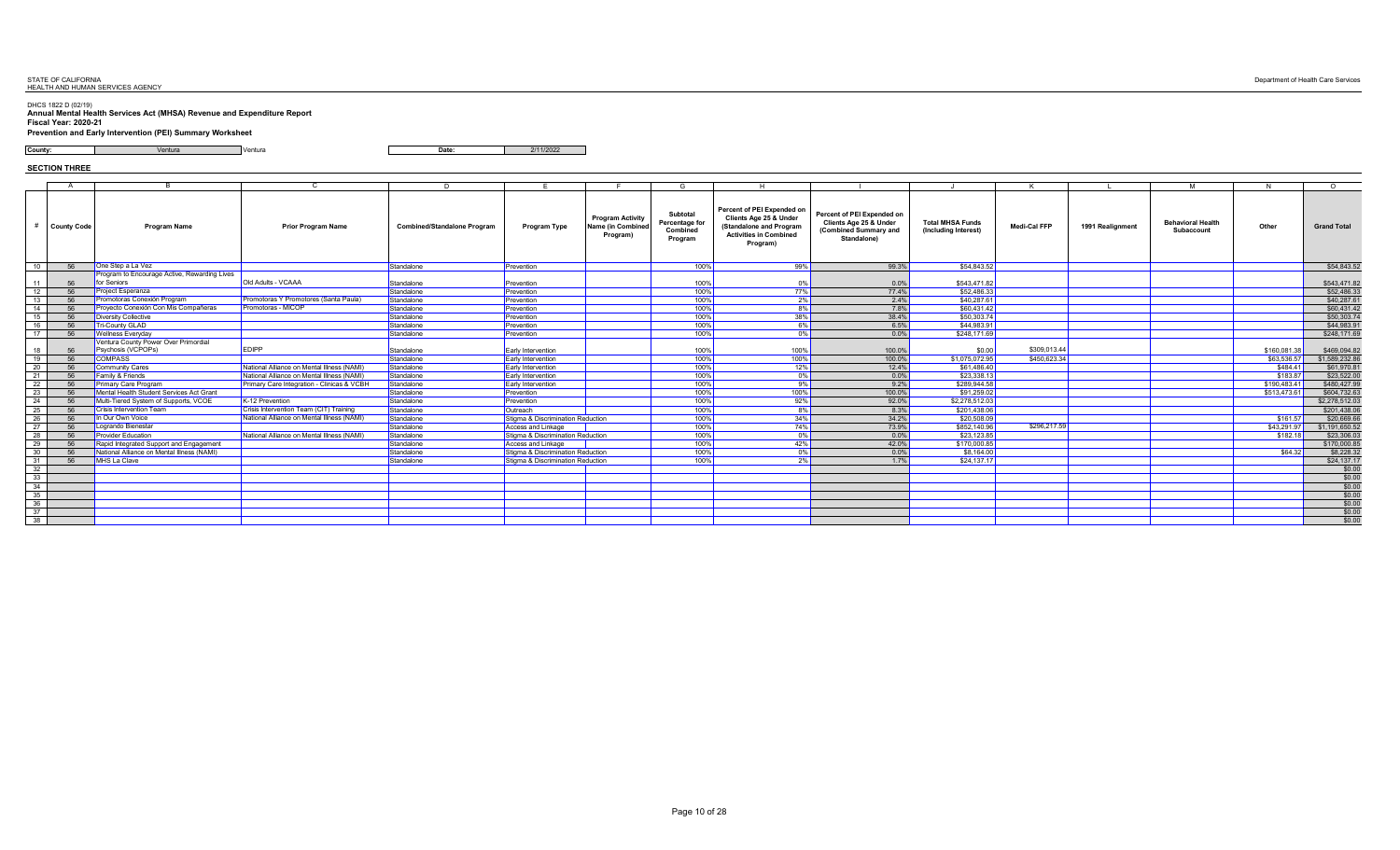# **Fiscal Year: 2020-21 Prevention and Early Intervention (PEI) Summary Worksheet**

| County: | Ventura | Ventura | Date: | 2/11/2022 |  |  |                               |
|---------|---------|---------|-------|-----------|--|--|-------------------------------|
|         |         |         |       |           |  |  |                               |
|         |         |         |       |           |  |  | \$0.00                        |
|         |         |         |       |           |  |  |                               |
|         |         |         |       |           |  |  |                               |
|         |         |         |       |           |  |  | $$0.00$<br>$$0.00$<br>$$0.00$ |
|         |         |         |       |           |  |  |                               |
|         |         |         |       |           |  |  |                               |
|         |         |         |       |           |  |  |                               |
|         |         |         |       |           |  |  |                               |
|         |         |         |       |           |  |  |                               |
|         |         |         |       |           |  |  |                               |
|         |         |         |       |           |  |  |                               |
|         |         |         |       |           |  |  |                               |
|         |         |         |       |           |  |  |                               |
|         |         |         |       |           |  |  |                               |
|         |         |         |       |           |  |  |                               |
|         |         |         |       |           |  |  |                               |
|         |         |         |       |           |  |  |                               |
|         |         |         |       |           |  |  |                               |
|         |         |         |       |           |  |  |                               |
|         |         |         |       |           |  |  |                               |
|         |         |         |       |           |  |  |                               |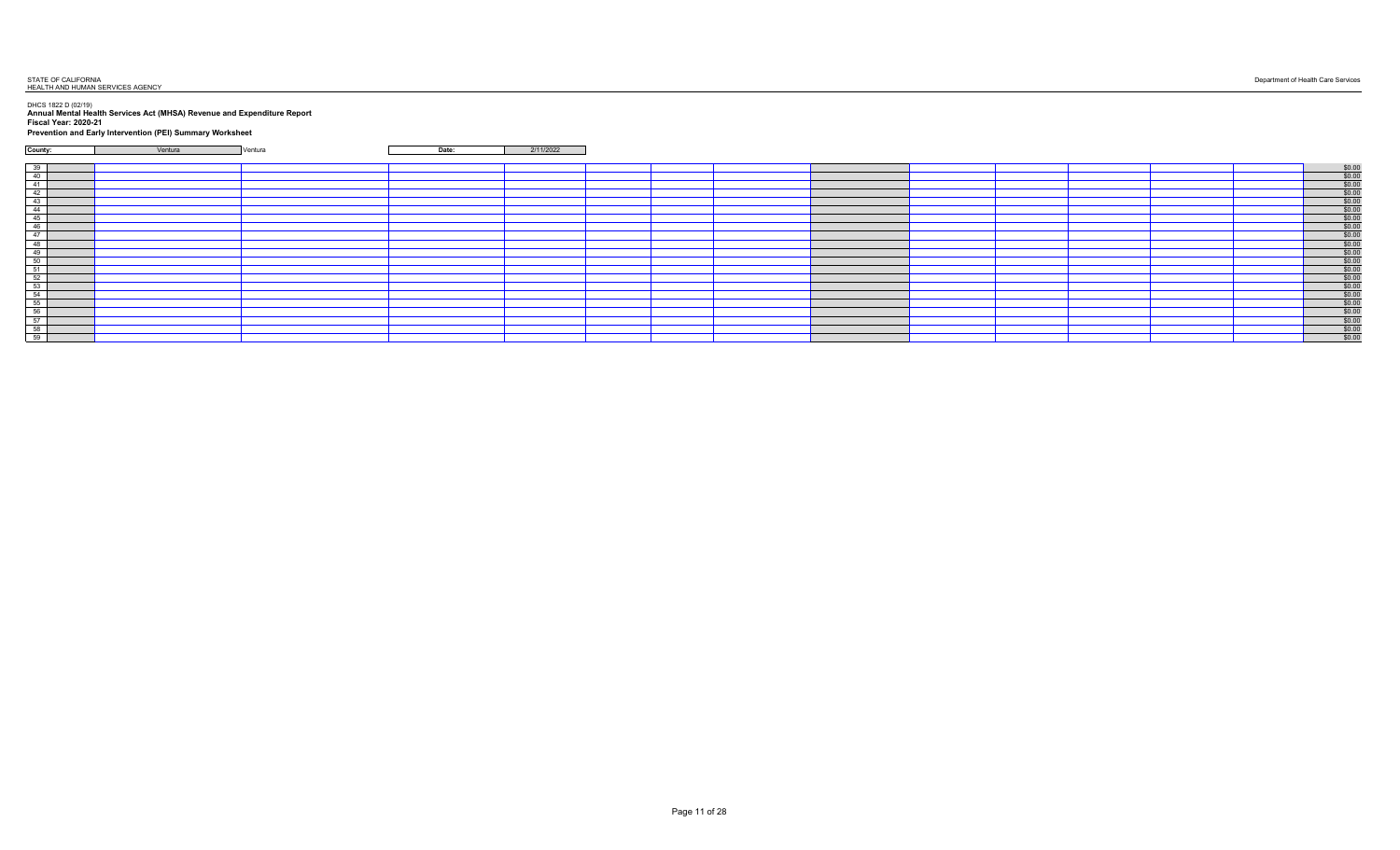# **Fiscal Year: 2020-21 Prevention and Early Intervention (PEI) Summary Worksheet**

| County: | entura/<br>------- | Ventura | Date: | /202 |
|---------|--------------------|---------|-------|------|
|         |                    |         |       |      |

| $\begin{array}{r} 60 \\ 61 \\ \hline 62 \\ \hline 63 \\ \hline 64 \\ \hline 65 \\ \hline 66 \\ \hline 67 \\ \hline 68 \\ \hline 69 \\ \hline 70 \\ \hline 71 \end{array}$ |  |  |  |  |                                                                                                                                                                                                                                                                                                                                                                       |
|---------------------------------------------------------------------------------------------------------------------------------------------------------------------------|--|--|--|--|-----------------------------------------------------------------------------------------------------------------------------------------------------------------------------------------------------------------------------------------------------------------------------------------------------------------------------------------------------------------------|
|                                                                                                                                                                           |  |  |  |  |                                                                                                                                                                                                                                                                                                                                                                       |
|                                                                                                                                                                           |  |  |  |  |                                                                                                                                                                                                                                                                                                                                                                       |
|                                                                                                                                                                           |  |  |  |  |                                                                                                                                                                                                                                                                                                                                                                       |
|                                                                                                                                                                           |  |  |  |  |                                                                                                                                                                                                                                                                                                                                                                       |
| $\begin{array}{r} 72 \\ \hline 73 \\ \hline 74 \end{array}$                                                                                                               |  |  |  |  |                                                                                                                                                                                                                                                                                                                                                                       |
|                                                                                                                                                                           |  |  |  |  |                                                                                                                                                                                                                                                                                                                                                                       |
|                                                                                                                                                                           |  |  |  |  |                                                                                                                                                                                                                                                                                                                                                                       |
|                                                                                                                                                                           |  |  |  |  |                                                                                                                                                                                                                                                                                                                                                                       |
|                                                                                                                                                                           |  |  |  |  |                                                                                                                                                                                                                                                                                                                                                                       |
|                                                                                                                                                                           |  |  |  |  |                                                                                                                                                                                                                                                                                                                                                                       |
|                                                                                                                                                                           |  |  |  |  |                                                                                                                                                                                                                                                                                                                                                                       |
|                                                                                                                                                                           |  |  |  |  |                                                                                                                                                                                                                                                                                                                                                                       |
|                                                                                                                                                                           |  |  |  |  |                                                                                                                                                                                                                                                                                                                                                                       |
|                                                                                                                                                                           |  |  |  |  |                                                                                                                                                                                                                                                                                                                                                                       |
| $\begin{array}{r} 75 \\ 76 \\ 77 \\ 78 \\ 80 \\ 81 \\ 82 \\ 83 \\ 84 \\ \end{array}$                                                                                      |  |  |  |  | $\begin{array}{r} 90.00 \\ \hline 90.00 \\ \hline 90.00 \\ \hline 90.00 \\ \hline 90.00 \\ \hline 90.00 \\ \hline 90.00 \\ \hline 90.00 \\ \hline 90.00 \\ \hline 90.00 \\ \hline 90.00 \\ \hline 90.00 \\ \hline 90.00 \\ \hline 90.00 \\ \hline 90.00 \\ \hline 90.00 \\ \hline 90.00 \\ \hline 90.00 \\ \hline 90.00 \\ \hline 90.00 \\ \hline 90.00 \\ \hline 90$ |
|                                                                                                                                                                           |  |  |  |  |                                                                                                                                                                                                                                                                                                                                                                       |
|                                                                                                                                                                           |  |  |  |  |                                                                                                                                                                                                                                                                                                                                                                       |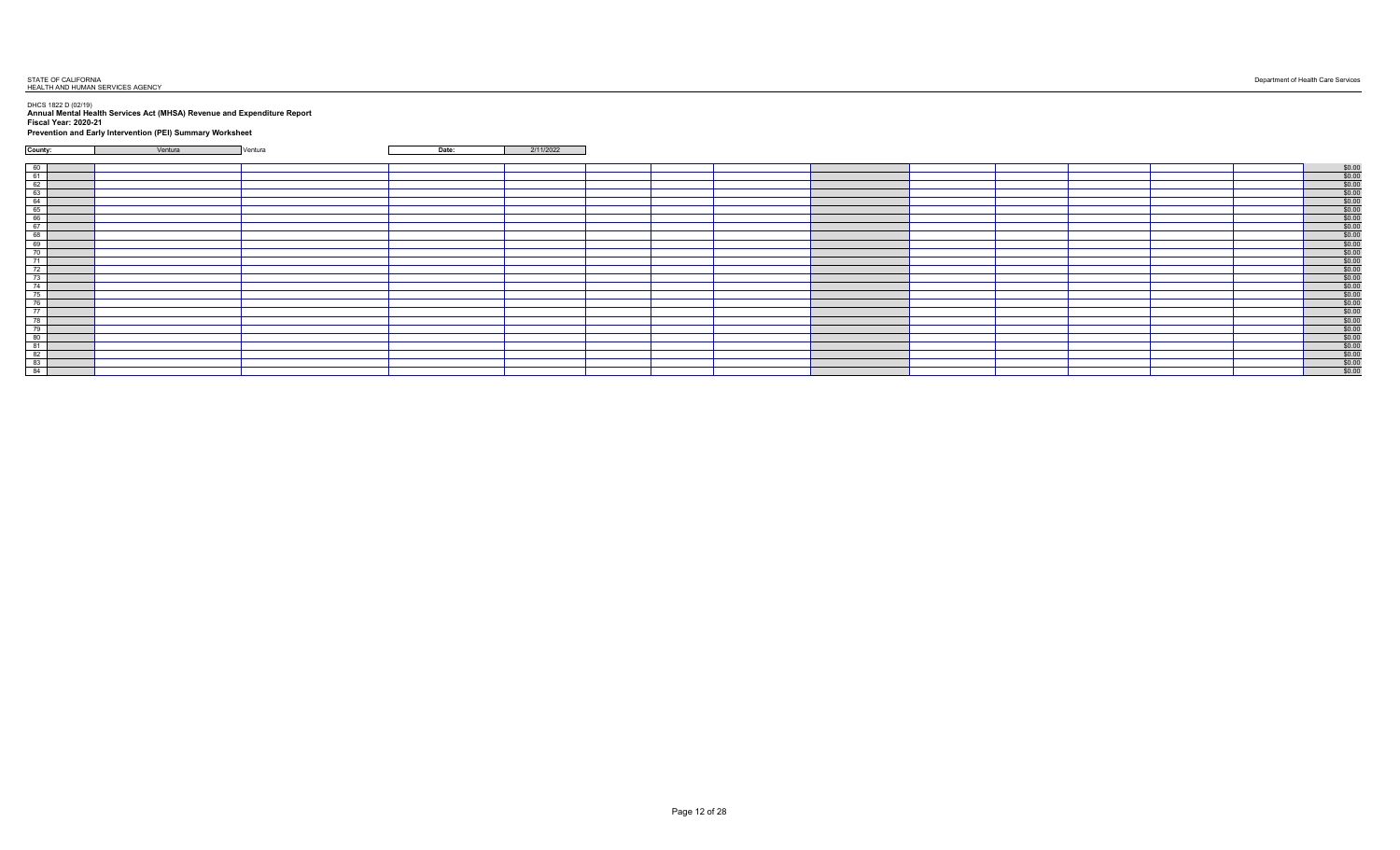# **Fiscal Year: 2020-21 Prevention and Early Intervention (PEI) Summary Worksheet**

| County <sup>-</sup> | Ventura | Ventura | Date: | 120.2 |
|---------------------|---------|---------|-------|-------|
|                     |         |         |       |       |

| $\frac{$0.00}{$0.00}$<br>$\frac{$0.00}{$0.00}$<br>$\frac{$0.00}{$0.00}$<br>$\frac{$0.00}{$0.00}$<br>$\frac{$0.00}{0.00}$<br>$\frac{$0.00}{0.00}$<br>$\frac{$0.00}{0.00}$<br>$\frac{$0.00}{0.00}$<br>$\frac{$0.00}{0.00}$<br>$\begin{array}{r} $0.00$ \\ 0.00$ \\ 0.00$ \\ $0.00$ \\ $0.00$ \\ $0.00$ \\ $0.00$ \\ $0.00$ \\ $0.00$ \\ $0.00$ \\ $0.00$ \\ $0.00$ \\ $0.00$ \\ $0.00$ \\ $0.00$ \\ \end{array}$ |  |  |  |  |  |  |
|----------------------------------------------------------------------------------------------------------------------------------------------------------------------------------------------------------------------------------------------------------------------------------------------------------------------------------------------------------------------------------------------------------------|--|--|--|--|--|--|
|                                                                                                                                                                                                                                                                                                                                                                                                                |  |  |  |  |  |  |
|                                                                                                                                                                                                                                                                                                                                                                                                                |  |  |  |  |  |  |
|                                                                                                                                                                                                                                                                                                                                                                                                                |  |  |  |  |  |  |
|                                                                                                                                                                                                                                                                                                                                                                                                                |  |  |  |  |  |  |
|                                                                                                                                                                                                                                                                                                                                                                                                                |  |  |  |  |  |  |
|                                                                                                                                                                                                                                                                                                                                                                                                                |  |  |  |  |  |  |
|                                                                                                                                                                                                                                                                                                                                                                                                                |  |  |  |  |  |  |
|                                                                                                                                                                                                                                                                                                                                                                                                                |  |  |  |  |  |  |
|                                                                                                                                                                                                                                                                                                                                                                                                                |  |  |  |  |  |  |
|                                                                                                                                                                                                                                                                                                                                                                                                                |  |  |  |  |  |  |
|                                                                                                                                                                                                                                                                                                                                                                                                                |  |  |  |  |  |  |
|                                                                                                                                                                                                                                                                                                                                                                                                                |  |  |  |  |  |  |
|                                                                                                                                                                                                                                                                                                                                                                                                                |  |  |  |  |  |  |
|                                                                                                                                                                                                                                                                                                                                                                                                                |  |  |  |  |  |  |
|                                                                                                                                                                                                                                                                                                                                                                                                                |  |  |  |  |  |  |
|                                                                                                                                                                                                                                                                                                                                                                                                                |  |  |  |  |  |  |
|                                                                                                                                                                                                                                                                                                                                                                                                                |  |  |  |  |  |  |
|                                                                                                                                                                                                                                                                                                                                                                                                                |  |  |  |  |  |  |
|                                                                                                                                                                                                                                                                                                                                                                                                                |  |  |  |  |  |  |
|                                                                                                                                                                                                                                                                                                                                                                                                                |  |  |  |  |  |  |
|                                                                                                                                                                                                                                                                                                                                                                                                                |  |  |  |  |  |  |
|                                                                                                                                                                                                                                                                                                                                                                                                                |  |  |  |  |  |  |
|                                                                                                                                                                                                                                                                                                                                                                                                                |  |  |  |  |  |  |
|                                                                                                                                                                                                                                                                                                                                                                                                                |  |  |  |  |  |  |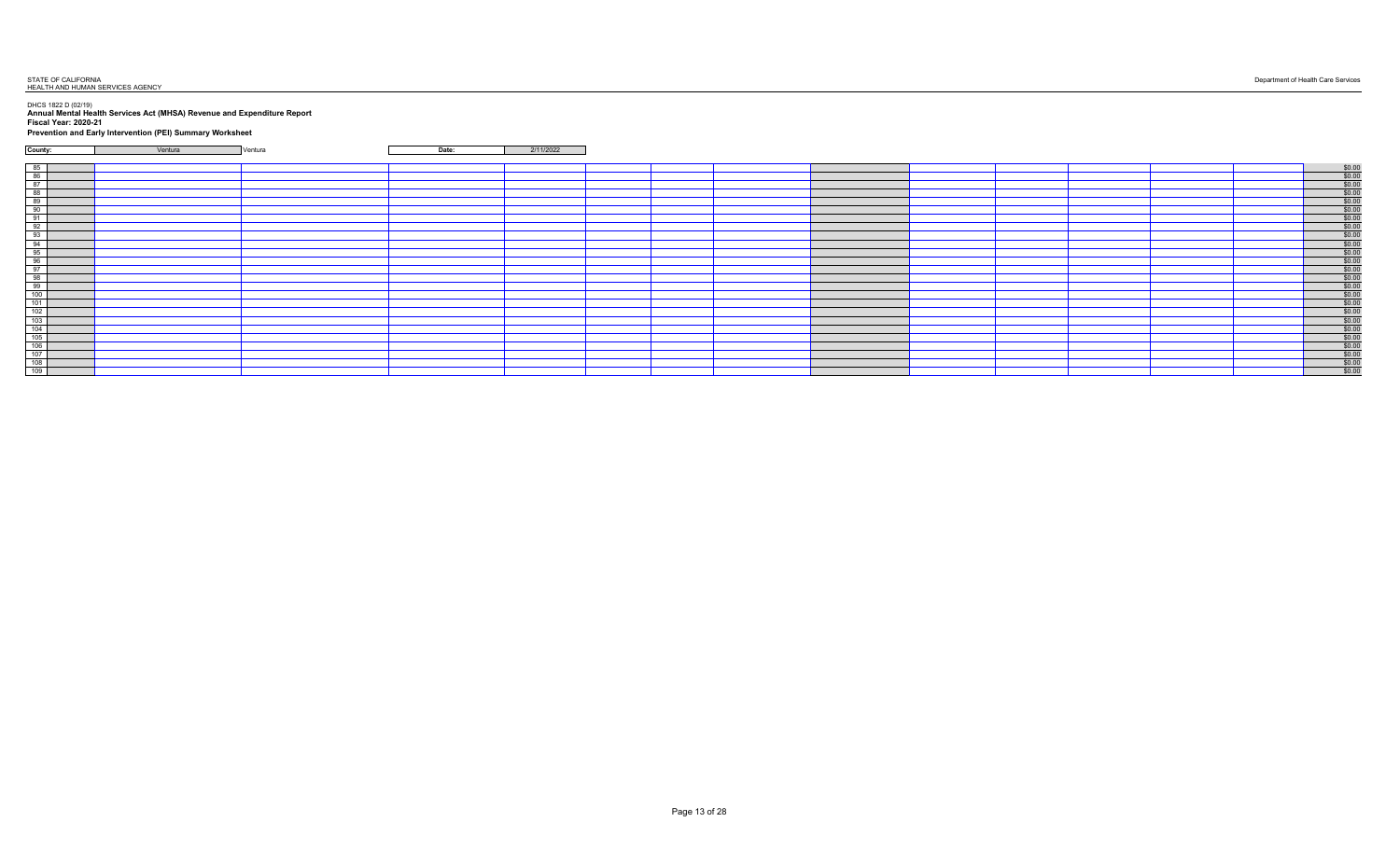# STATE OF CALIFORNIA Department of Health Care Services<br>HEALTH AND HUMAN SERVICES AGENCY

#### DHCS 1822 E (02/19) **Annual Mental Health Services Act (MHSA) Revenue and Expenditure Report**

#### **Fiscal Year: 2020-21**

**Innovation (INN) Summary Worksheet**

**County:** 2/11/2022 **Date:** 2/11/2022

**SECTION ONE**

|          |                                                            |                                                          |              | ⌒                | D                                      |             |                    |
|----------|------------------------------------------------------------|----------------------------------------------------------|--------------|------------------|----------------------------------------|-------------|--------------------|
|          |                                                            | <b>Total MHSA</b><br><b>Fund (Including</b><br>Interest) | Medi-Cal FFP | 1991 Realignment | <b>Behavioral Health</b><br>Subaccount | Other       | <b>Grand Total</b> |
|          | <b>INN Annual Planning Costs</b>                           | \$2.176.64                                               | \$40.08      |                  |                                        | \$44.32     | \$2,261.04         |
|          | <b>INN Indirect Administration</b>                         | \$151,562.89                                             | \$203.24     |                  |                                        | \$11,039.68 | \$162,805.80       |
|          | <b>INN Funds Transferred to JPA</b>                        |                                                          |              |                  |                                        |             | \$0.00             |
|          | INN Expenditures Incurred by JPA                           |                                                          |              |                  |                                        |             | \$0.00             |
|          | <b>INN Project Administration</b>                          | \$107.488.01                                             | \$2,116.92   | \$0.00           | \$0.00                                 | \$9,359.46  | \$118,964.39       |
|          | <b>INN Project Evaluation</b>                              | \$62,096.03                                              | \$1,143.51   | \$0.00           | \$0.00                                 | \$1,264.46  | \$64,504.00        |
|          | <b>INN Project Direct</b>                                  | \$1,362,780.33                                           | \$0.00       | \$0.00           | \$0.00                                 | \$0.00      | \$1,362,780.33     |
|          | <b>INN Project Subtotal</b>                                | \$1,532,364,37                                           | \$3,260.43   | \$0.00           | \$0.00                                 | \$10,623.92 | \$1,546,248.72     |
| $\alpha$ | Total Innovation Expenditures (Excluding Transfers to JPA) | \$1.686.103.89                                           | \$3.503.75   | \$0.00           | \$0.00                                 | \$21.707.92 | \$1,711,315.56     |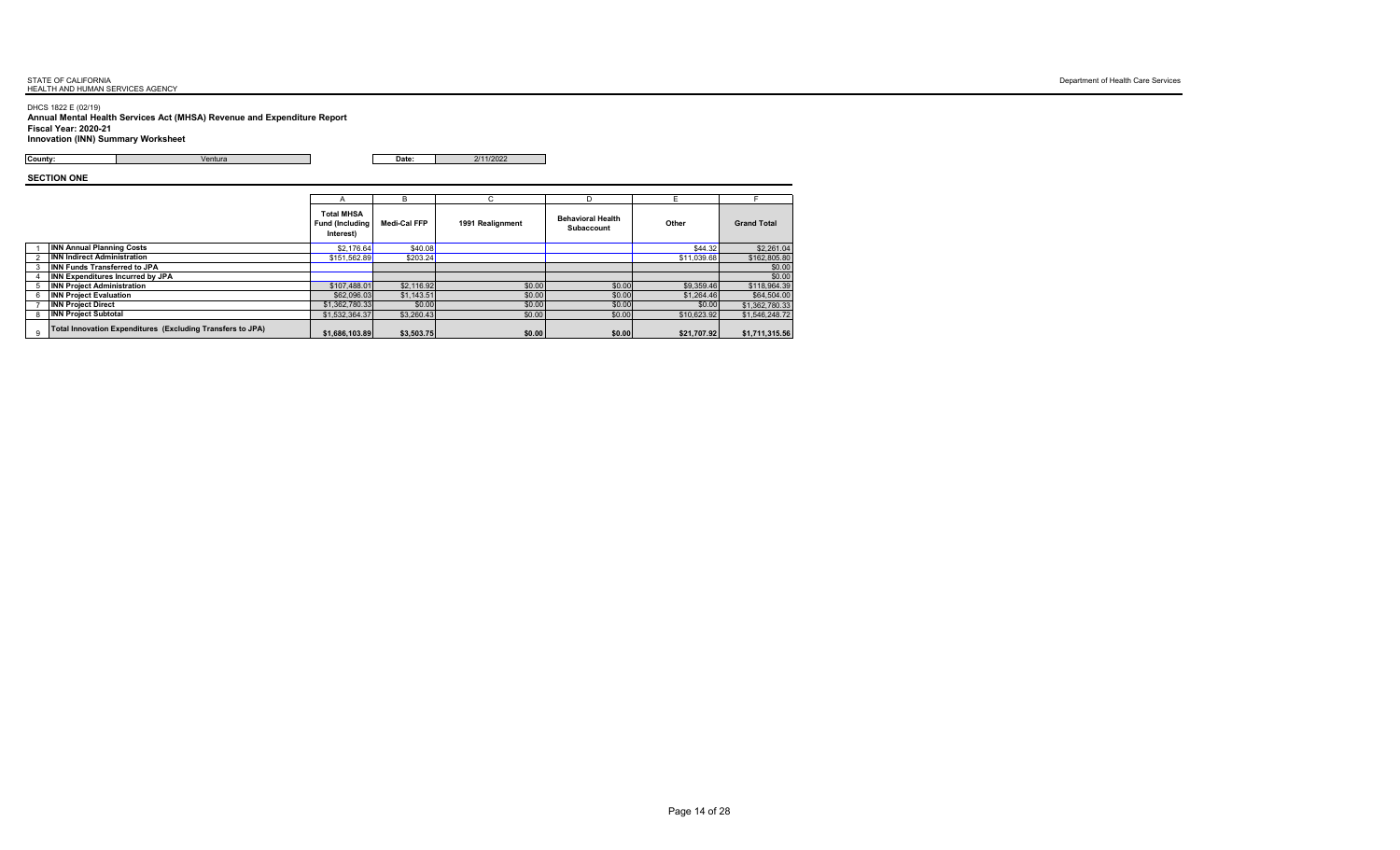STATE OF CALIFORNIA Department of Health Care Services<br>HEALTH AND HUMAN SERVICES AGENCY

#### DHCS 1822 E (02/19) **Annual Mental Health Services Act (MHSA) Revenue and Expenditure Report**

**Fiscal Year: 2020-21**

### **Innovation (INN) Summary Worksheet**

**County:** 2/11/2022 **Date:** 2/11/2022

|                 |                |                                                     | C                            | D                                                |                           |                                                                      | G                                                                             |                                    |                                                 |                     |                  |                                               | м          |
|-----------------|----------------|-----------------------------------------------------|------------------------------|--------------------------------------------------|---------------------------|----------------------------------------------------------------------|-------------------------------------------------------------------------------|------------------------------------|-------------------------------------------------|---------------------|------------------|-----------------------------------------------|------------|
|                 | County<br>Code | <b>Project Name</b>                                 | <b>Prior Project</b><br>Name | Project<br><b>MHSOAC</b><br><b>Approval Date</b> | <b>Project Start Date</b> | <b>MHSOAC-Authorized</b><br><b>MHSA INN Project</b><br><b>Budget</b> | <b>Amended MHSOAC-</b><br><b>Authorized MHSA INN</b><br><b>Project Budget</b> | Project<br><b>Expenditure Type</b> | <b>Total MHSA Funds</b><br>(Including Interest) | <b>Medi-Cal FFP</b> | 1991 Realignment | <b>Behavioral Health</b><br><b>Subaccount</b> | Other      |
| 10              | 56             | <b>Push Technology</b>                              |                              | 7/26/2018                                        | 8/1/2018                  | \$438,933.00                                                         |                                                                               | <b>Project Administration</b>      | \$11,020.64                                     | \$217.05            |                  |                                               | \$959.62   |
| 10 <sup>1</sup> | 56             | Push Technology                                     |                              | 7/26/2018                                        | 8/1/2018                  | \$438,933.00                                                         |                                                                               | <b>Project Evaluation</b>          | \$6,366.64                                      | \$117.24            |                  |                                               | \$129.64   |
| 10              | 56             | Push Technology                                     |                              | 7/26/2018                                        | 8/1/2018                  | \$438,933.00                                                         |                                                                               | <b>Project Direct</b>              | \$139,724.52                                    |                     |                  |                                               |            |
| 10              |                | <b>Push Technology</b>                              |                              | 7/26/2018                                        | 8/1/2018                  | \$438,933.00                                                         |                                                                               | <b>Project Subtotal</b>            | \$157,111.80                                    | \$334.29            | \$0.00           | \$0.00                                        | \$1,089.26 |
| 11              |                | <b>Healing the Soul</b>                             |                              | 3/23/2017                                        | 6/1/2017                  | \$838,985.00                                                         |                                                                               | <b>Project Administratio</b>       | \$16,064.05                                     | \$316.37            |                  |                                               | \$1,398.77 |
| 11              | 56             | <b>Healing the Soul</b>                             |                              | 3/23/2017                                        | 6/1/2017                  | \$838,985.00                                                         |                                                                               | <b>Project Evaluation</b>          | \$9,280.23                                      | \$170.90            |                  |                                               | \$188.97   |
| 11              | 56             | Healing the Soul                                    |                              | 3/23/2017                                        | 6/1/2017                  | \$838,985.00                                                         |                                                                               | <b>Project Direct</b>              | \$203,667.06                                    |                     |                  |                                               |            |
| 11              | 56             | <b>Healing the Soul</b>                             |                              | 3/23/2017                                        | 6/1/2017                  | \$838,985.00                                                         |                                                                               | <b>Project Subtotal</b>            | \$229,011.34                                    | \$487.27            | \$0.00           | \$0.00                                        | \$1,587.74 |
| 12              | 56             | <b>Bartenders as Gatekeepers</b>                    | Suicide Preventior           | 7/26/2018                                        | 8/1/2018                  | \$241,367.00                                                         |                                                                               | <b>Project Administratio</b>       | \$3,719.30                                      | \$73.25             |                  |                                               | \$323.86   |
| 12              |                | Bartenders as Gatekeepers                           | <b>Suicide Prevention</b>    | 7/26/2018                                        | 8/1/2018                  | \$241,367.00                                                         |                                                                               | <b>Project Evaluation</b>          | \$2,148.65                                      | \$39.57             |                  |                                               | \$43.75    |
| 12              |                | Bartenders as Gatekeepers                           | Suicide Prevention           | 7/26/2018                                        | 8/1/2018                  | \$241,367.00                                                         |                                                                               | <b>Project Direct</b>              | \$47,154.97                                     |                     |                  |                                               |            |
| 12              |                | <b>Bartenders as Gatekeepers</b>                    | <b>Suicide Preventio</b>     | 7/26/2018                                        | 8/1/2018                  | \$241,367.00                                                         |                                                                               | <b>Project Subtotal</b>            | \$53,022.92                                     | \$112.82            | \$0.00           | \$0.00                                        | \$367.61   |
| 13              | 56             | Conocimiento                                        | Conocimiento: Ad             | 5/23/2019                                        | 7/1/2019                  | \$1,047,100.00                                                       |                                                                               | <b>Project Administratio</b>       | \$13,026.80                                     | \$256.56            |                  |                                               | \$1,134.30 |
| 13              |                | Conocimiento                                        | Conocimiento: Ad             | 5/23/2019                                        | 7/1/2019                  | \$1,047,100.00                                                       |                                                                               | Project Evaluation                 | \$7,525.61                                      | \$138.59            |                  |                                               | \$153.24   |
| 13              |                | Conocimiento                                        | Conocimiento: Ad             | 5/23/2019                                        | 7/1/2019                  | \$1,047,100,00                                                       |                                                                               | <b>Project Direct</b>              | \$165,159.51                                    |                     |                  |                                               |            |
| 13              |                | Conocimiento                                        | <b>Conocimiento: A</b>       | 5/23/2019                                        | 7/1/2019                  | \$1.047.100.00                                                       |                                                                               | <b>Project Subtotal</b>            | \$185,711.92                                    | \$395.14            | \$0.00           | \$0.00                                        | \$1,287.55 |
| 14              |                | Full Service Partnership (FSP) Information Exchange |                              | 6/20/2020                                        | 7/1/2020                  | \$2,011,116.00                                                       |                                                                               | <b>Project Administration</b>      | \$14,737.10                                     | \$290.24            |                  |                                               | \$1,283.23 |
| 14              | 56             | Full Service Partnership (FSP) Information Exchange |                              | 6/20/2020                                        | 7/1/2020                  | \$2,011,116.00                                                       |                                                                               | <b>Project Evaluation</b>          | \$8,513.65                                      | \$156.78            |                  |                                               | \$173.36   |
| 14              | 56             | Full Service Partnership (FSP) Information Exchange |                              | 6/20/2020                                        | 7/1/2020                  | \$2,011,116,00                                                       |                                                                               | <b>Project Direct</b>              | \$186,843.44                                    |                     |                  |                                               |            |
| 14              | 56             | Full Service Partnership (FSP) Information Exchange |                              | 6/20/2020                                        | 7/1/2020                  | \$2.011.116.00                                                       |                                                                               | <b>Project Subtotal</b>            | \$210,094.19                                    | \$447.02            | \$0.00           | \$0.00                                        | \$1,456.59 |
| 15              | 56             | Multi-County Full Service Partnership (FSP) Project |                              | 6/5/2020                                         | 6/5/2020                  | \$979,634.00                                                         |                                                                               | <b>Project Administration</b>      | \$48,920.12                                     | \$963.46            |                  |                                               | \$4,259.69 |
| 15              |                | Multi-County Full Service Partnership (FSP) Project |                              | 6/5/2020                                         | 6/5/2020                  | \$979,634.00                                                         |                                                                               | <b>Project Evaluation</b>          | \$28,261.25                                     | \$520.44            |                  |                                               | \$575.48   |
| 15              | 56             | Multi-County Full Service Partnership (FSP) Project |                              | 6/5/2020                                         | 6/5/2020                  | \$979,634.00                                                         |                                                                               | <b>Project Direct</b>              | \$620,230.83                                    | \$0.00              |                  |                                               |            |
| 15              | 56             | Multi-County Full Service Partnership (FSP) Project |                              | 6/5/2020                                         | 6/5/2020                  | \$979,634.00                                                         |                                                                               | <b>Project Subtotal</b>            | \$697,412.20                                    | \$1,483.89          | \$0.00           | \$0.00                                        | \$4,835.18 |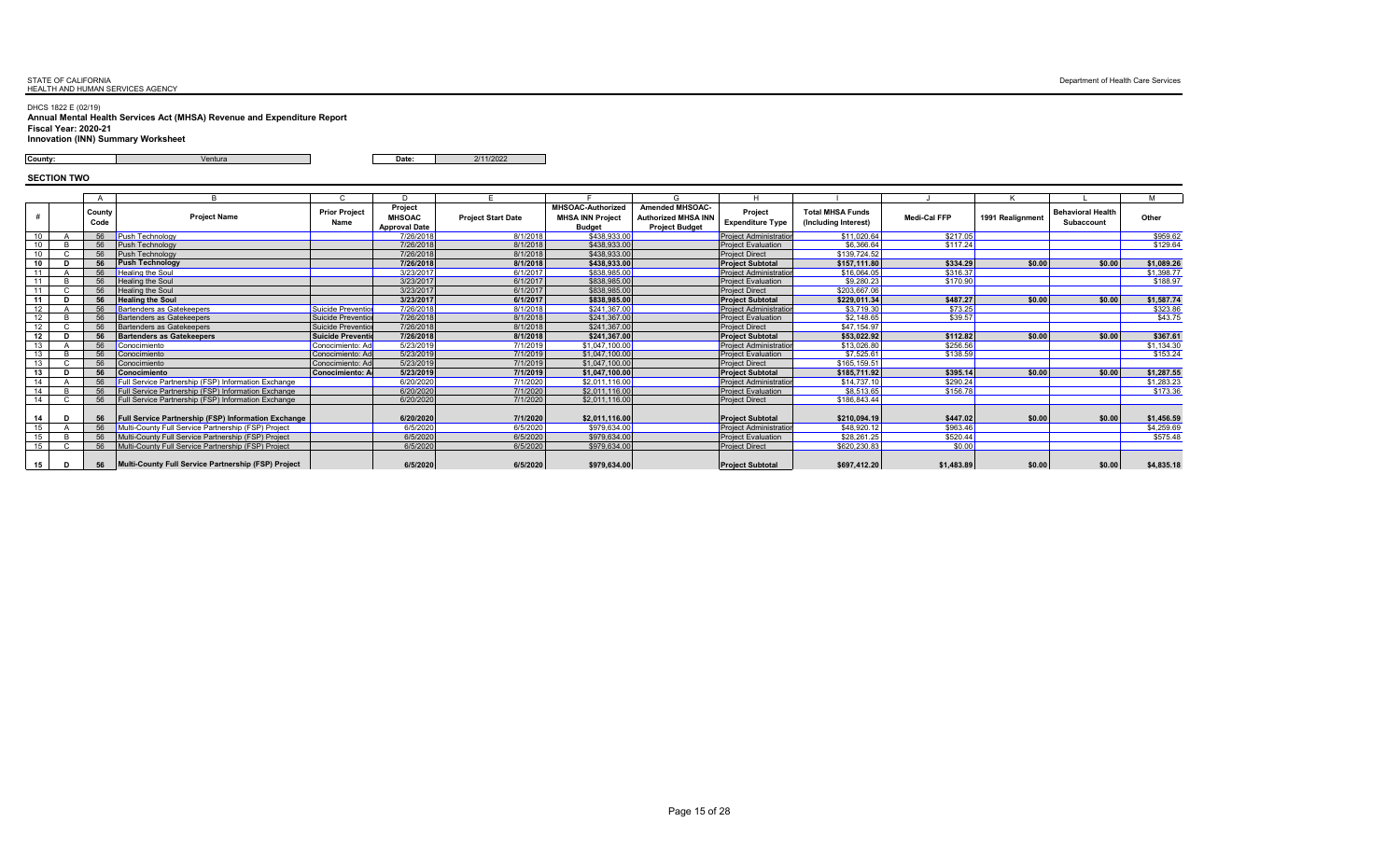#### DHCS 1822 E (02/19) **Annual Mental Health Services Act (MHSA) Revenue and Expenditure Report Fiscal Year: 2020-21**

### **Innovation (INN) Summary Worksheet**

| County:              | Ventura | Date: | 2/11/2022 |  |        |        |        |        |        |
|----------------------|---------|-------|-----------|--|--------|--------|--------|--------|--------|
|                      |         |       |           |  |        |        |        |        |        |
| 16<br>A              |         |       |           |  |        |        |        |        |        |
| $16$ B               |         |       |           |  |        |        |        |        |        |
| 16<br>$\mathbf{C}$   |         |       |           |  |        |        |        |        |        |
| 16<br>D              |         |       |           |  | \$0.00 | \$0.00 | \$0.00 | \$0.00 | \$0.00 |
| 17<br>$\mathsf{A}$   |         |       |           |  |        |        |        |        |        |
| 17<br>$\overline{B}$ |         |       |           |  |        |        |        |        |        |
| 17<br>$\mathbf{C}$   |         |       |           |  |        |        |        |        |        |
| 17<br>D              |         |       |           |  | \$0.00 | \$0.00 | \$0.00 | \$0.00 | \$0.00 |
| 18<br>$\mathsf{A}$   |         |       |           |  |        |        |        |        |        |
| 18<br>B              |         |       |           |  |        |        |        |        |        |
| 18<br>$\mathbf{C}$   |         |       |           |  |        |        |        |        |        |
| 18<br>D              |         |       |           |  | \$0.00 | \$0.00 | \$0.00 | \$0.00 | \$0.00 |
| 19<br>A              |         |       |           |  |        |        |        |        |        |
| 19<br>B.             |         |       |           |  |        |        |        |        |        |
| 19<br>$\overline{c}$ |         |       |           |  |        |        |        |        |        |
| 19<br>D              |         |       |           |  | \$0.00 | \$0.00 | \$0.00 | \$0.00 | \$0.00 |
| 20<br>$\mathsf{A}$   |         |       |           |  |        |        |        |        |        |
| 20<br>B              |         |       |           |  |        |        |        |        |        |
| 20<br>$\mathbf{C}$   |         |       |           |  |        |        |        |        |        |
| 20<br>D              |         |       |           |  | \$0.00 | \$0.00 | \$0.00 | \$0.00 | \$0.00 |
| 21<br>$\overline{A}$ |         |       |           |  |        |        |        |        |        |
| 21<br>B              |         |       |           |  |        |        |        |        |        |
| 21<br>$\mathbf{C}$   |         |       |           |  |        |        |        |        |        |
| 21<br>D              |         |       |           |  | \$0.00 | \$0.00 | \$0.00 | \$0.00 | \$0.00 |
| 22                   |         |       |           |  |        |        |        |        |        |
| 22<br><b>B</b>       |         |       |           |  |        |        |        |        |        |
| 22<br>$\mathbf{C}$   |         |       |           |  |        |        |        |        |        |
| 22<br>D              |         |       |           |  | \$0.00 | \$0.00 | \$0.00 | \$0.00 | \$0.00 |
| 23<br>A              |         |       |           |  |        |        |        |        |        |
| 23<br>R              |         |       |           |  |        |        |        |        |        |
| 23<br>C              |         |       |           |  |        |        |        |        |        |
| 23<br>D              |         |       |           |  | \$0.00 | \$0.00 | \$0.00 | \$0.00 | \$0.00 |
| 24<br>$\mathsf{A}$   |         |       |           |  |        |        |        |        |        |
| 24<br>$\overline{B}$ |         |       |           |  |        |        |        |        |        |
| 24<br>$\mathbf{C}$   |         |       |           |  |        |        |        |        |        |
| 24<br><b>D</b>       |         |       |           |  | \$0.00 | \$0.00 | \$0.00 | \$0.00 | \$0.00 |
| 25<br>A              |         |       |           |  |        |        |        |        |        |
| 25<br>B              |         |       |           |  |        |        |        |        |        |
| 25<br>$\mathbf{C}$   |         |       |           |  |        |        |        |        |        |
| 25<br>$\overline{p}$ |         |       |           |  | \$0.00 | \$0.00 | \$0.00 | \$0.00 | \$0.00 |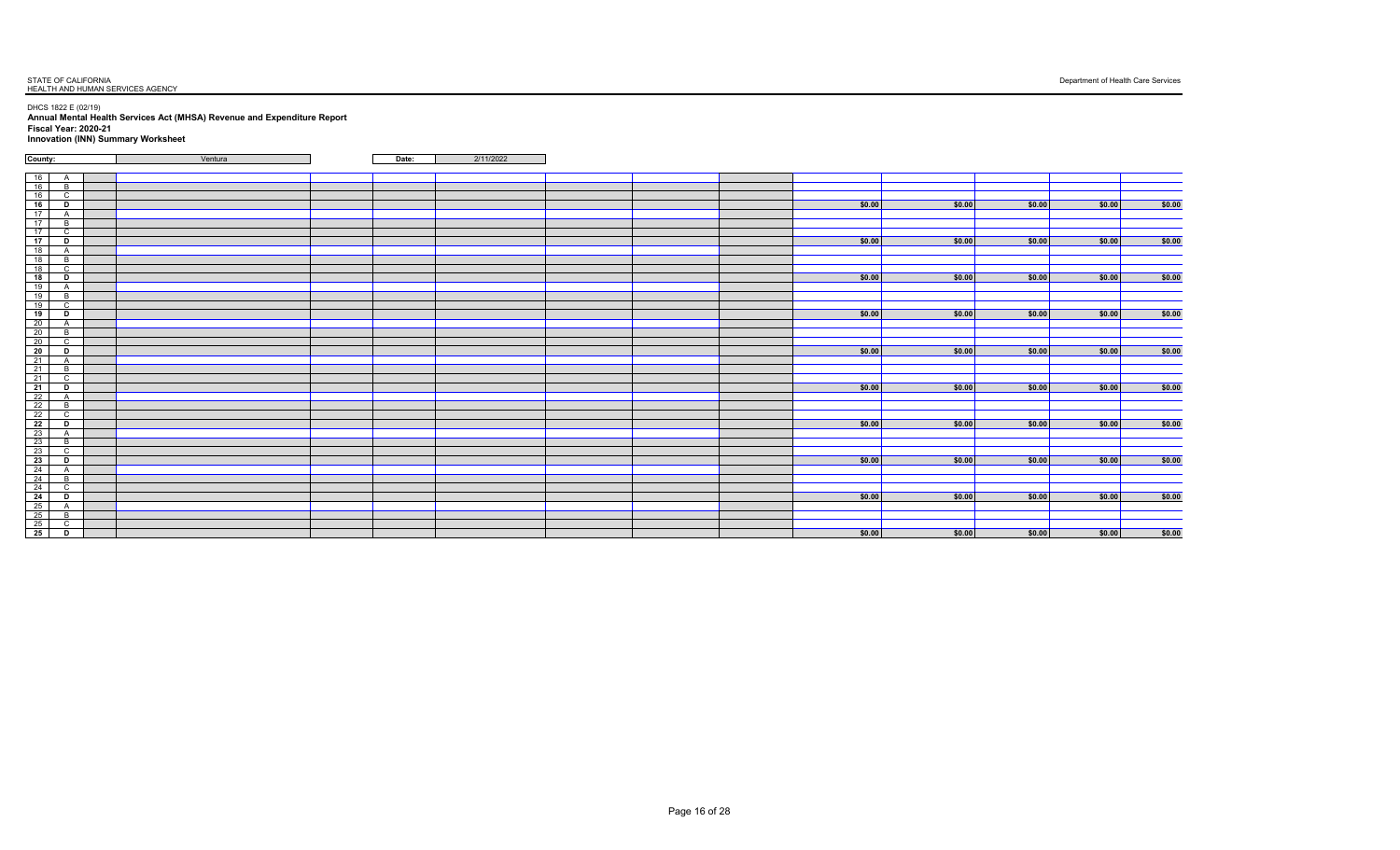#### DHCS 1822 E (02/19) **Annual Mental Health Services Act (MHSA) Revenue and Expenditure Report Fiscal Year: 2020-21**

### **Innovation (INN) Summary Worksheet**

| County:                                                                                                     | Ventura | Date: | 2/11/2022 |  |        |        |        |        |        |
|-------------------------------------------------------------------------------------------------------------|---------|-------|-----------|--|--------|--------|--------|--------|--------|
|                                                                                                             |         |       |           |  |        |        |        |        |        |
| $\begin{array}{ c c c }\n\hline\n26 & A \\ \hline\n26 & B \\ \hline\n26 & C \\ \hline\n26 & D\n\end{array}$ |         |       |           |  |        |        |        |        |        |
| $\overline{B}$                                                                                              |         |       |           |  |        |        |        |        |        |
| $\mathsf{C}$                                                                                                |         |       |           |  |        |        |        |        |        |
| D                                                                                                           |         |       |           |  | \$0.00 | \$0.00 | \$0.00 | \$0.00 | \$0.00 |
| 27<br>$\mathsf{A}$                                                                                          |         |       |           |  |        |        |        |        |        |
| 27<br><b>B</b>                                                                                              |         |       |           |  |        |        |        |        |        |
| 27<br>$\mathbf{C}$                                                                                          |         |       |           |  |        |        |        |        |        |
| 27<br>D                                                                                                     |         |       |           |  | \$0.00 | \$0.00 | \$0.00 | \$0.00 | \$0.00 |
| $\begin{array}{r} 28 \\ 28 \end{array}$<br>A                                                                |         |       |           |  |        |        |        |        |        |
| <b>B</b>                                                                                                    |         |       |           |  |        |        |        |        |        |
| 28<br>C                                                                                                     |         |       |           |  |        |        |        |        |        |
| 28<br>D                                                                                                     |         |       |           |  | \$0.00 | \$0.00 | \$0.00 | \$0.00 | \$0.00 |
| 29<br>A                                                                                                     |         |       |           |  |        |        |        |        |        |
| 29<br><b>B</b>                                                                                              |         |       |           |  |        |        |        |        |        |
| $\frac{29}{29}$<br>$\mathsf{C}$                                                                             |         |       |           |  |        |        |        |        |        |
| D                                                                                                           |         |       |           |  | \$0.00 | \$0.00 | \$0.00 | \$0.00 | \$0.00 |
| $\frac{30}{30}$<br>A                                                                                        |         |       |           |  |        |        |        |        |        |
| $\overline{B}$                                                                                              |         |       |           |  |        |        |        |        |        |
| 30<br>$\mathbf{C}$                                                                                          |         |       |           |  |        |        |        |        |        |
| 30<br>D                                                                                                     |         |       |           |  | \$0.00 | \$0.00 | \$0.00 | \$0.00 | \$0.00 |
| 31<br>$\Delta$                                                                                              |         |       |           |  |        |        |        |        |        |
| 31<br>- B                                                                                                   |         |       |           |  |        |        |        |        |        |
| 31<br>C                                                                                                     |         |       |           |  |        |        |        |        |        |
| 31<br>D                                                                                                     |         |       |           |  | \$0.00 | \$0.00 | \$0.00 | \$0.00 | \$0.00 |
| 32<br>A                                                                                                     |         |       |           |  |        |        |        |        |        |
| 32<br>R                                                                                                     |         |       |           |  |        |        |        |        |        |
| 32<br>$\mathbf{C}$                                                                                          |         |       |           |  |        |        |        |        |        |
| 32<br>D                                                                                                     |         |       |           |  | \$0.00 | \$0.00 | \$0.00 | \$0.00 | \$0.00 |
| 33<br>A                                                                                                     |         |       |           |  |        |        |        |        |        |
| 33<br>R                                                                                                     |         |       |           |  |        |        |        |        |        |
| 33<br>$\mathbf{C}$                                                                                          |         |       |           |  |        |        |        |        |        |
| 33<br>D                                                                                                     |         |       |           |  | \$0.00 | \$0.00 | \$0.00 | \$0.00 | \$0.00 |
| 34<br>Δ                                                                                                     |         |       |           |  |        |        |        |        |        |
| $\frac{34}{34}$<br><b>B</b>                                                                                 |         |       |           |  |        |        |        |        |        |
| C.                                                                                                          |         |       |           |  |        |        |        |        |        |
| 34<br>D                                                                                                     |         |       |           |  | \$0.00 | \$0.00 | \$0.00 | \$0.00 | \$0.00 |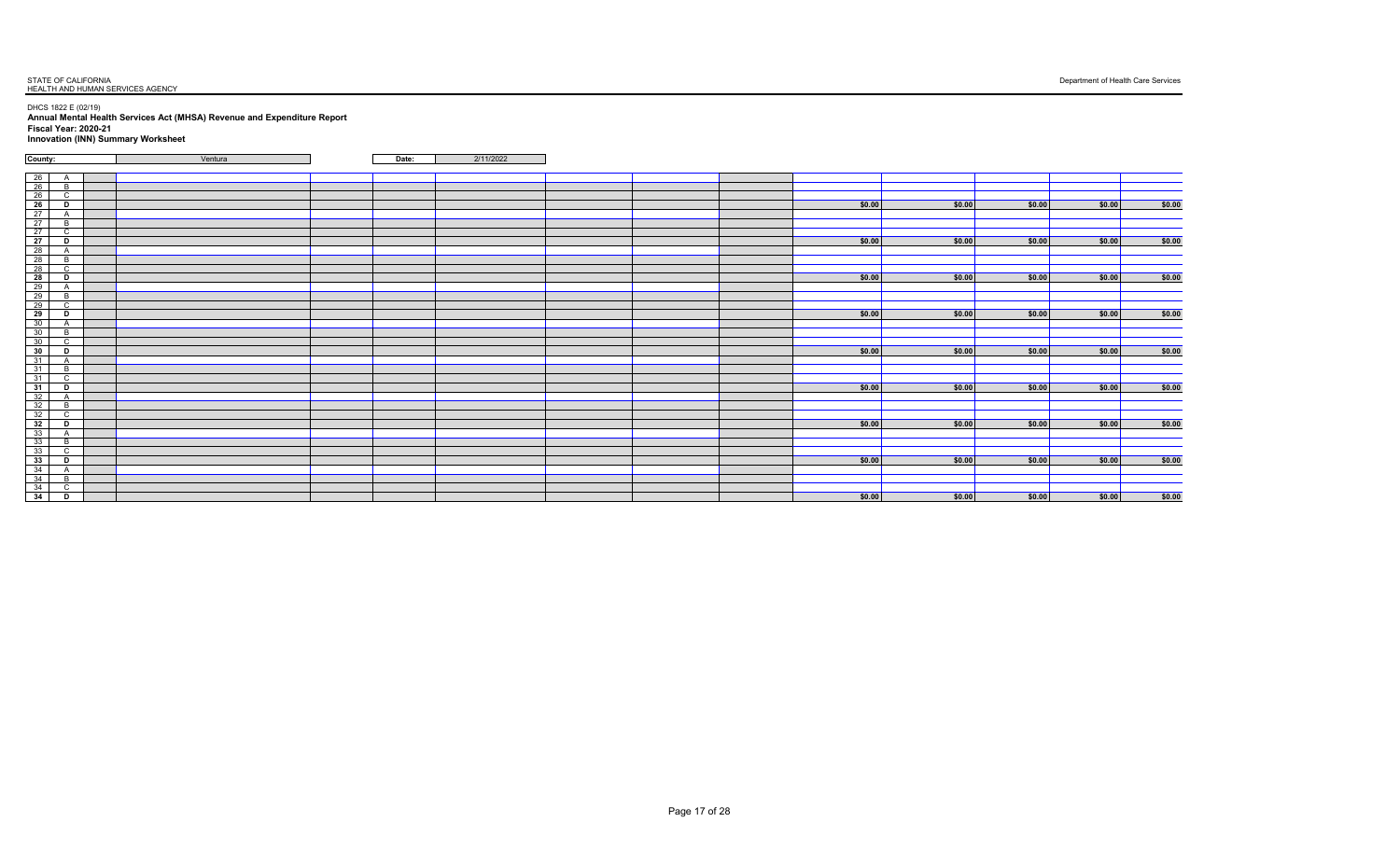## STATE OF CALIFORNIA **Department of Health Care Services** HEALTH AND HUMAN SERVICES AGENCY

# DHCS 1822 F (02/19)

# **Annual Mental Health Services Act (MHSA) Revenue and Expenditure Report**

# **Fiscal Year: 2020-21**

# **Workforce Education and Training (WET) Summary Worksheet**

| /entura<br>.<br>m | Jate | $\sim$<br>$\overline{\phantom{a}}$<br>v. |
|-------------------|------|------------------------------------------|
|-------------------|------|------------------------------------------|

# **SECTION ONE**

|   |                                                     | <b>Total MHSA Funds</b><br>(Including Interest) | <b>Medi-Cal FFP</b> | 1991 Realignment | <b>Behavioral Health</b><br><b>Subaccount</b> | <b>Other</b> | <b>Grand Total</b> |
|---|-----------------------------------------------------|-------------------------------------------------|---------------------|------------------|-----------------------------------------------|--------------|--------------------|
|   | <b>WET Annual Planning Costs</b>                    | \$0.00                                          | \$0.00              |                  |                                               | \$0.00       | \$0.00             |
|   | <b>WET Evaluation Costs</b>                         |                                                 |                     |                  |                                               |              | \$0.00             |
|   | <b>WET Administration Costs</b>                     | \$6,944.40                                      |                     |                  |                                               |              | \$6,944.40         |
|   | <b>WET Funds Transferred to JPA</b>                 |                                                 |                     |                  |                                               |              | \$0.00             |
|   | <b>WET Expenditures Incurred by JPA</b>             |                                                 |                     |                  |                                               |              | \$0.00             |
| 6 | <b>WET Program Expenditures</b>                     | \$59,409.67                                     | \$0.00              | \$0.00           | \$0.00                                        | \$0.00       | \$59,409.67        |
|   |                                                     |                                                 |                     |                  |                                               |              |                    |
|   | Total WET Expenditures (Excluding Transfers to JPA) | \$66,354.07                                     | \$0.00              | \$0.00           | \$0.00                                        | \$0.00       | \$66,354.07        |

|    | County<br>Code | <b>Funding Category</b>       | <b>Total MHSA Funds</b><br>(Including Interest) | Medi-Cal FFP | 1991 Realignment | <b>Behavioral Health</b><br><b>Subaccount</b> | <b>Other</b> | <b>Grand Total</b> |
|----|----------------|-------------------------------|-------------------------------------------------|--------------|------------------|-----------------------------------------------|--------------|--------------------|
|    |                | Workforce Staffing            |                                                 |              |                  |                                               |              | \$0.00             |
|    |                | Training/Technical Assistance |                                                 |              |                  |                                               |              | \$0.00             |
| 10 |                | Mental Health Career Pathways |                                                 |              |                  |                                               |              | \$0.00             |
| 11 | 56             | Residency/Internship          | \$59,409.67                                     |              |                  |                                               |              | \$59,409.67        |
| 12 |                | Financial Incentive           |                                                 |              |                  |                                               |              | \$0.00             |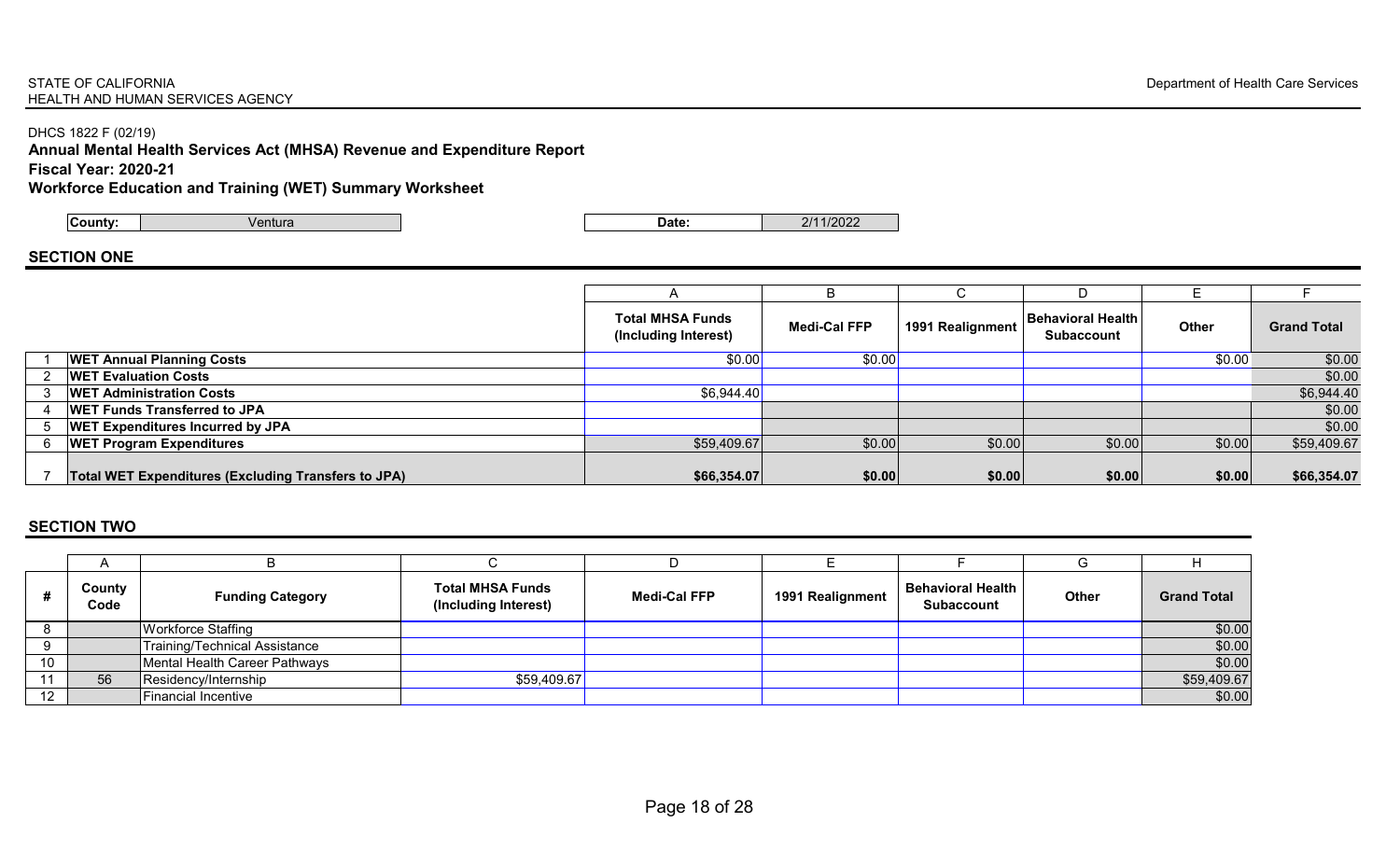#### STATE OF CALIFORNIA **Department of Health Care Services Department of Health Care Services** HEALTH AND HUMAN SERVICES AGENCY

DHCS 1822 G (02/19)

# **Annual Mental Health Services Act (MHSA) Revenue and Expenditure Report Fiscal Year: 2020-21**

**Capital Facility Technological Needs (CFTN) Summary Worksheet**

**County:** Ventura **Date:** 2/11/2022

### **SECTION ONE**

|                                                      |                                                 | B            |                  |                                        |        |                    |
|------------------------------------------------------|-------------------------------------------------|--------------|------------------|----------------------------------------|--------|--------------------|
|                                                      | <b>Total MHSA Funds (Including</b><br>Interest) | Medi-Cal FFP | 1991 Realignment | <b>Behavioral Health</b><br>Subaccount | Other  | <b>Grand Total</b> |
| <b>CFTN Annual Planning Costs</b>                    | \$0.00                                          | \$0.00       |                  |                                        | \$0.00 | \$0.00             |
| <b>ICFTN Evaluation Costs</b>                        |                                                 |              |                  |                                        |        | \$0.00             |
| <b>CFTN Administration Costs</b>                     | \$0.00                                          | \$0.00       |                  |                                        | \$0.00 | \$0.00             |
| <b>CFTN Funds Transferred to JPA</b>                 |                                                 |              |                  |                                        |        | \$0.00             |
| <b>CFTN Expenditures Incurred by JPA</b>             |                                                 |              |                  |                                        |        | \$0.00             |
| <b>CFTN Project Expenditures</b>                     | \$0.00                                          | \$0.00       | \$0.00           | \$0.00                                 | \$0.00 | \$0.00             |
| Total CFTN Expenditures (Excluding Transfers to JPA) | \$0.00                                          | \$0.00       | \$0.00           | \$0.00                                 | \$0.00 | \$0.00             |
| <b>CECTION THIS</b>                                  |                                                 |              |                  |                                        |        |                    |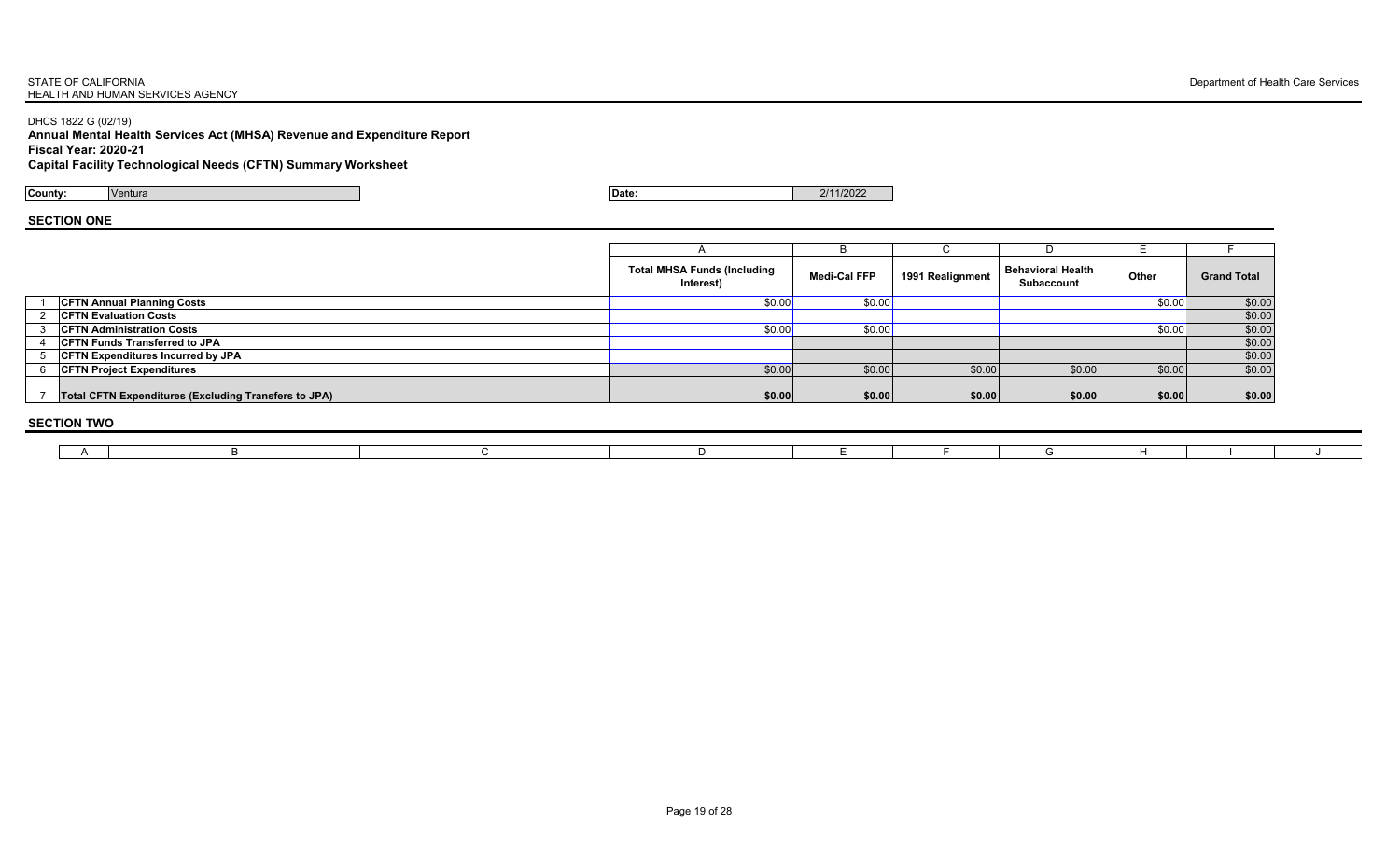DHCS 1822 G (02/19)

**Annual Mental Health Services Act (MHSA) Revenue and Expenditure Report Fiscal Year: 2020-21**

**Capital Facility Technological Needs (CFTN) Summary Worksheet**

| County:<br>Ventura |                |                     |                           | Date:               | 2/11/2022                                       |                     |                  |                                           |       |                    |
|--------------------|----------------|---------------------|---------------------------|---------------------|-------------------------------------------------|---------------------|------------------|-------------------------------------------|-------|--------------------|
| #                  | County<br>Code | <b>Project Name</b> | <b>Prior Project Name</b> | <b>Project Type</b> | <b>Total MHSA Funds</b><br>(Including Interest) | <b>Medi-Cal FFP</b> | 1991 Realignment | <b>Behavioral</b><br>Health<br>Subaccount | Other | <b>Grand Total</b> |
| 8                  |                |                     |                           |                     |                                                 |                     |                  |                                           |       | \$0.00             |
| 9                  |                |                     |                           |                     |                                                 |                     |                  |                                           |       | \$0.00             |
| 10                 |                |                     |                           |                     |                                                 |                     |                  |                                           |       | \$0.00             |
| 11                 |                |                     |                           |                     |                                                 |                     |                  |                                           |       | \$0.00             |
| $\overline{12}$    |                |                     |                           |                     |                                                 |                     |                  |                                           |       | \$0.00             |
| 13                 |                |                     |                           |                     |                                                 |                     |                  |                                           |       | \$0.00             |
| 14                 |                |                     |                           |                     |                                                 |                     |                  |                                           |       | \$0.00             |
| 15                 |                |                     |                           |                     |                                                 |                     |                  |                                           |       | \$0.00             |
| 16                 |                |                     |                           |                     |                                                 |                     |                  |                                           |       | \$0.00             |
| 17                 |                |                     |                           |                     |                                                 |                     |                  |                                           |       | \$0.00             |
| 18                 |                |                     |                           |                     |                                                 |                     |                  |                                           |       | \$0.00             |
| 19                 |                |                     |                           |                     |                                                 |                     |                  |                                           |       | \$0.00             |
| $\overline{20}$    |                |                     |                           |                     |                                                 |                     |                  |                                           |       | \$0.00             |
| 21                 |                |                     |                           |                     |                                                 |                     |                  |                                           |       | \$0.00             |
| 22                 |                |                     |                           |                     |                                                 |                     |                  |                                           |       | \$0.00             |
| 23                 |                |                     |                           |                     |                                                 |                     |                  |                                           |       | \$0.00             |
| 24                 |                |                     |                           |                     |                                                 |                     |                  |                                           |       | \$0.00             |
| 25                 |                |                     |                           |                     |                                                 |                     |                  |                                           |       | \$0.00             |
| 26                 |                |                     |                           |                     |                                                 |                     |                  |                                           |       | \$0.00             |
| 27                 |                |                     |                           |                     |                                                 |                     |                  |                                           |       | \$0.00             |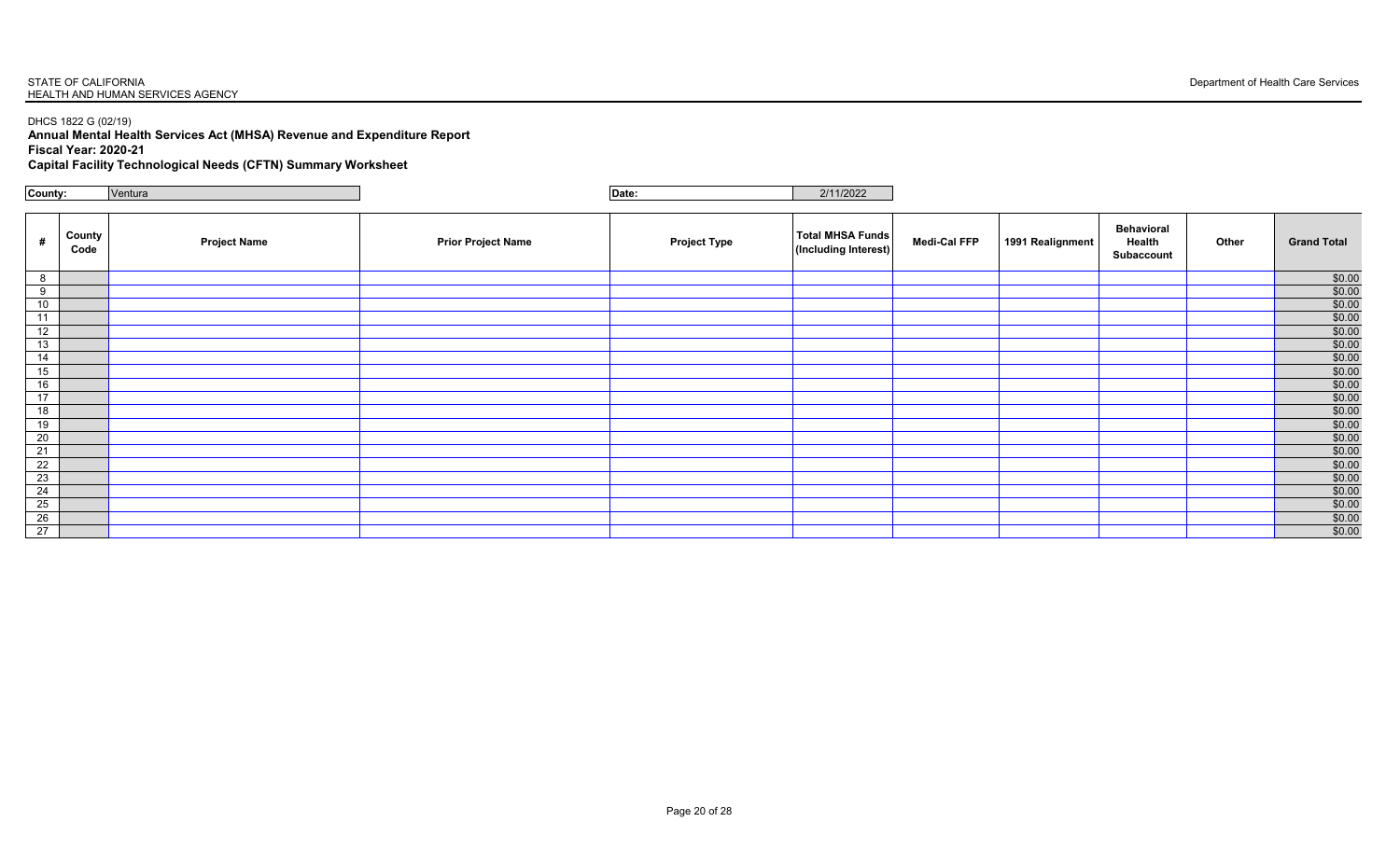# DHCS 1822 H (02/19)

**Annual Mental Health Services Act (MHSA) Revenue and Expenditure Report Fiscal Year: 2020-21 MHSA Adjustments Worksheet** 

**County:** Ventura **Date** 2/11/2022

# **SECTION ONE**

|                 | A              | $\overline{B}$          | $\overline{c}$         | $\overline{D}$                             | $\overline{E}$   | F.                                                  |
|-----------------|----------------|-------------------------|------------------------|--------------------------------------------|------------------|-----------------------------------------------------|
| #               | County<br>Code | <b>Account</b>          | <b>Adjustment Type</b> | <b>Adjustment to</b><br><b>Fiscal Year</b> | <b>Amount</b>    | Reason                                              |
|                 |                |                         |                        |                                            |                  | Provider cost overpayment reimbursement for FY19/20 |
| 1               | 56             | <b>CSS</b>              | Expenditure            | 19/20                                      | $-$ \$251,477.53 | received in FY20/21                                 |
| $\overline{2}$  | 56             | $\overline{\text{CSS}}$ | Expenditure            | 19/20                                      | $-$ \$228,568.69 | Prior year grant revenue received in FY20/21        |
| 3               | 56             | PEI                     | Expenditure            | 19/20                                      | $-$77,905.36$    | Prior year grant revenue received in FY20/21        |
| 4               |                |                         |                        |                                            |                  |                                                     |
| 5               |                |                         |                        |                                            |                  |                                                     |
| 6               |                |                         |                        |                                            |                  |                                                     |
| $\overline{7}$  |                |                         |                        |                                            |                  |                                                     |
| 8               |                |                         |                        |                                            |                  |                                                     |
| 9               |                |                         |                        |                                            |                  |                                                     |
| 10              |                |                         |                        |                                            |                  |                                                     |
| 11              |                |                         |                        |                                            |                  |                                                     |
| 12              |                |                         |                        |                                            |                  |                                                     |
| 13              |                |                         |                        |                                            |                  |                                                     |
| $\overline{14}$ |                |                         |                        |                                            |                  |                                                     |
| 15              |                |                         |                        |                                            |                  |                                                     |
| 16              |                |                         |                        |                                            |                  |                                                     |
| 17              |                |                         |                        |                                            |                  |                                                     |
| $\overline{18}$ |                |                         |                        |                                            |                  |                                                     |
| $\overline{19}$ |                |                         |                        |                                            |                  |                                                     |
| 20              |                |                         |                        |                                            |                  |                                                     |
| $\overline{21}$ |                |                         |                        |                                            |                  |                                                     |
| $\overline{22}$ |                |                         |                        |                                            |                  |                                                     |
| $\overline{23}$ |                |                         |                        |                                            |                  |                                                     |
| $\overline{24}$ |                |                         |                        |                                            |                  |                                                     |
| $\overline{25}$ |                |                         |                        |                                            |                  |                                                     |
| $\overline{26}$ |                |                         |                        |                                            |                  |                                                     |
| 27              |                |                         |                        |                                            |                  |                                                     |
| $\overline{28}$ |                |                         |                        |                                            |                  |                                                     |
| 29              |                |                         |                        |                                            |                  |                                                     |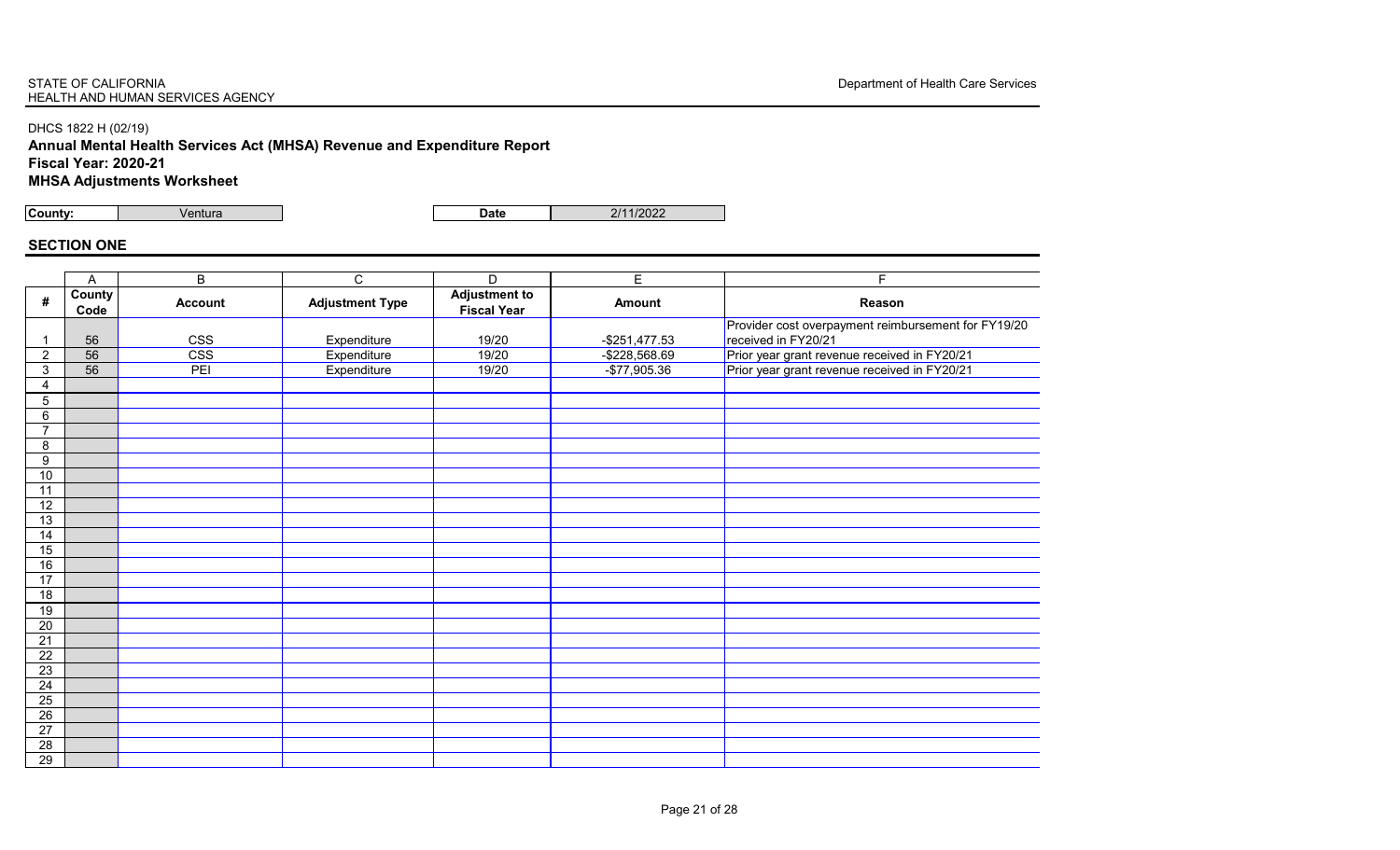# DHCS 1822 H (02/19) **Annual Mental Health Services Act (MHSA) Revenue and Expenditure Report Fiscal Year: 2020-21 MHSA Adjustments Worksheet**

| County: | Ventura | Date | 1/2022<br>0/11 |
|---------|---------|------|----------------|
| 30      |         |      |                |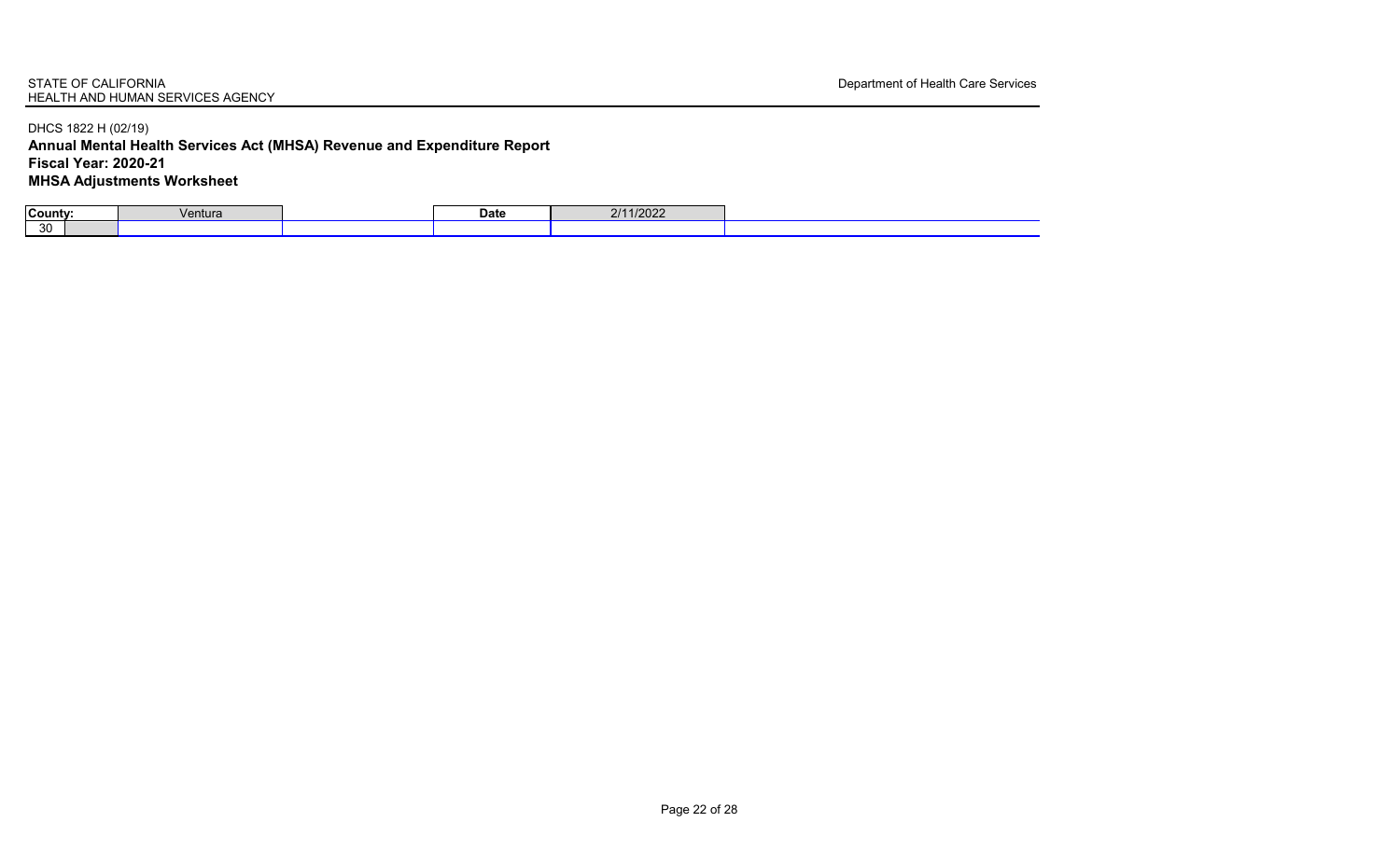# DHCS 1822 H (02/19) **Annual Mental Health Services Act (MHSA) Revenue and Expenditure Report Fiscal Year: 2020-21 MHSA Adjustments Worksheet**

**County:** Ventura **Date** 2/11/2022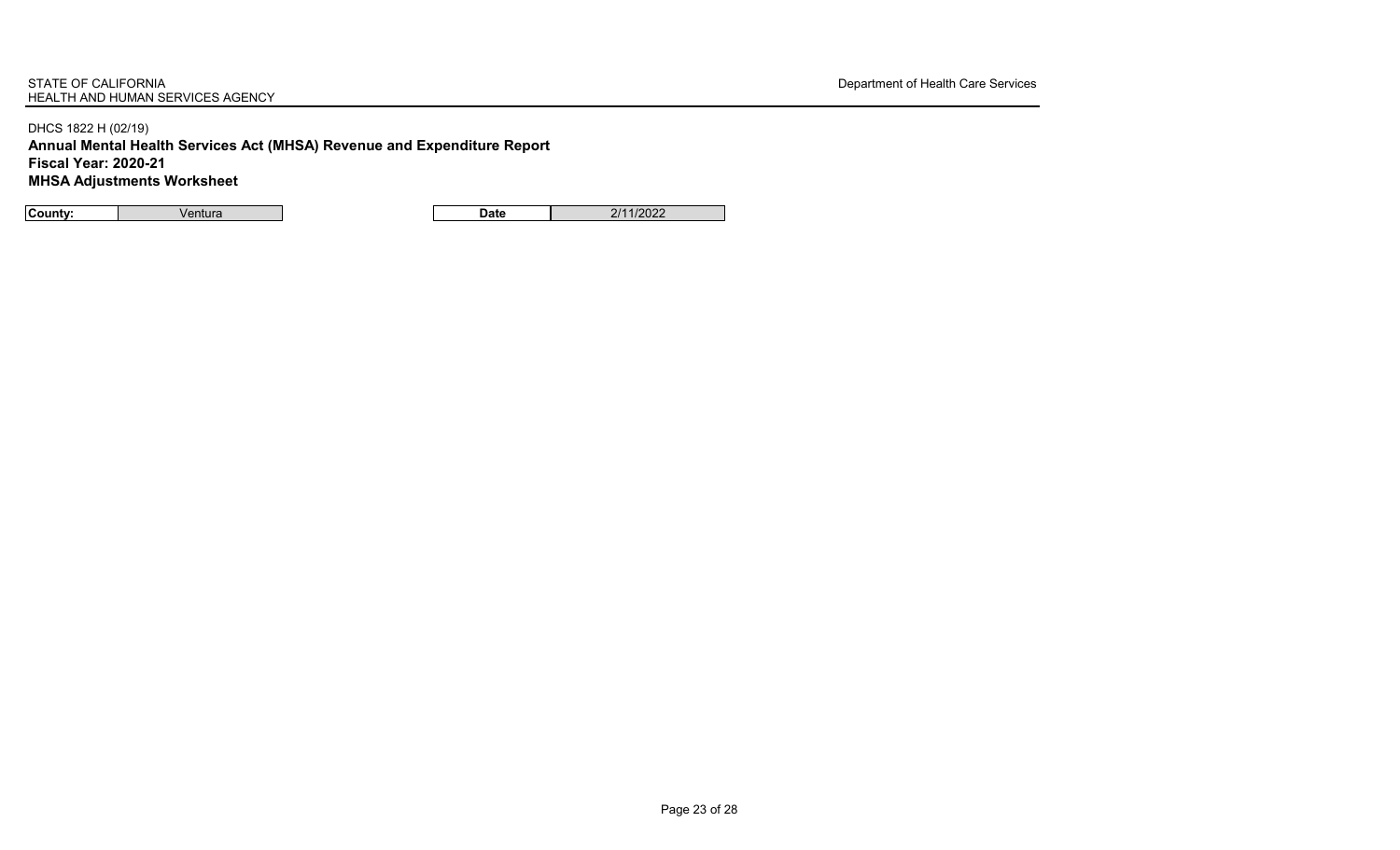# DHCS 1822 H (02/19)

**Annual Mental Health Services Act (MHSA) Revenue and Expenditure Report Fiscal Year: 2020-21 MHSA Adjustments Worksheet** 

**County:** Ventura **Date** 2/11/2022

|                 | A              | B                      | C                                   | D             | E      |
|-----------------|----------------|------------------------|-------------------------------------|---------------|--------|
| #               | County<br>Code | <b>Account</b>         | <b>Adjustment to Fiscal</b><br>Year | <b>Amount</b> | Reason |
| 31              |                | <b>Prudent Reserve</b> |                                     |               |        |
| 32              |                | <b>Prudent Reserve</b> |                                     |               |        |
| 33              |                | <b>Prudent Reserve</b> |                                     |               |        |
| 34              |                | <b>Prudent Reserve</b> |                                     |               |        |
| 35              |                | <b>Prudent Reserve</b> |                                     |               |        |
| 36              |                | <b>Prudent Reserve</b> |                                     |               |        |
| $\overline{37}$ |                | <b>Prudent Reserve</b> |                                     |               |        |
| 38              |                | <b>Prudent Reserve</b> |                                     |               |        |
| 39              |                | <b>Prudent Reserve</b> |                                     |               |        |
| 40              |                | <b>Prudent Reserve</b> |                                     |               |        |
| 41              |                | Prudent Reserve        |                                     |               |        |
| $\overline{42}$ |                | <b>Prudent Reserve</b> |                                     |               |        |
| 43              |                | <b>Prudent Reserve</b> |                                     |               |        |
| 44              |                | <b>Prudent Reserve</b> |                                     |               |        |
| 45              |                | <b>Prudent Reserve</b> |                                     |               |        |
| 46              |                | <b>Prudent Reserve</b> |                                     |               |        |
| 47              |                | <b>Prudent Reserve</b> |                                     |               |        |
| 48              |                | <b>Prudent Reserve</b> |                                     |               |        |
| 49              |                | <b>Prudent Reserve</b> |                                     |               |        |
| 50              |                | <b>Prudent Reserve</b> |                                     |               |        |
| 51              |                | <b>Prudent Reserve</b> |                                     |               |        |
| $\overline{52}$ |                | <b>Prudent Reserve</b> |                                     |               |        |
| 53              |                | <b>Prudent Reserve</b> |                                     |               |        |
| $\overline{54}$ |                | <b>Prudent Reserve</b> |                                     |               |        |
| 55              |                | <b>Prudent Reserve</b> |                                     |               |        |
| $\overline{56}$ |                | <b>Prudent Reserve</b> |                                     |               |        |
| 57              |                | <b>Prudent Reserve</b> |                                     |               |        |
| 58              |                | <b>Prudent Reserve</b> |                                     |               |        |
| 59              |                | <b>Prudent Reserve</b> |                                     |               |        |
| 60              |                | <b>Prudent Reserve</b> |                                     |               |        |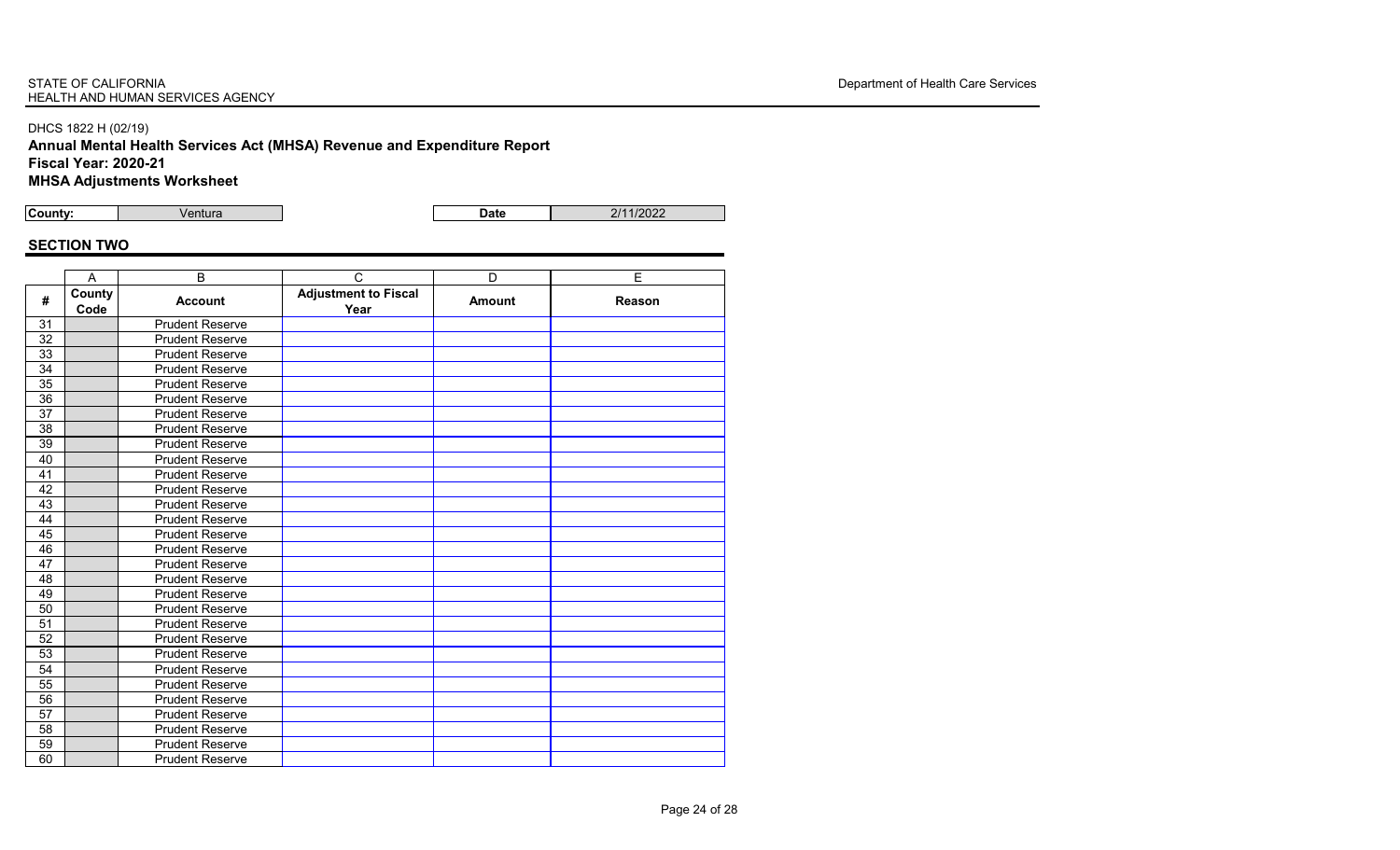# DHCS 1822 I (02/19)

# **Annual Mental Health Services Act (MHSA) Revenue and Expenditure Report**

# **Fiscal Year: 2020-21**

**FFP Revenue Adjustment Worksheet**

**County: Ventura <b>Date:** 2/11/2022

# **SECTION ONE**

|                | A                     | B                                 | C.                                 | D              | E                        | F                                  | G                     |
|----------------|-----------------------|-----------------------------------|------------------------------------|----------------|--------------------------|------------------------------------|-----------------------|
| $\#$           | <b>County</b><br>Code | <b>Adjustment to</b><br><b>FY</b> | <b>Cost Report</b><br><b>Stage</b> | <b>Account</b> | <b>Beginning Balance</b> | <b>Adjustment</b><br><b>Amount</b> | <b>Ending Balance</b> |
|                |                       |                                   |                                    |                |                          |                                    | \$0.00                |
| $\overline{2}$ |                       |                                   |                                    |                |                          |                                    | \$0.00                |
| 3              |                       |                                   |                                    |                |                          |                                    | \$0.00                |
| 4              |                       |                                   |                                    |                |                          |                                    | \$0.00                |
| 5              |                       |                                   |                                    |                |                          |                                    | \$0.00                |
| 6              |                       |                                   |                                    |                |                          |                                    | \$0.00                |
| 7              |                       |                                   |                                    |                |                          |                                    | \$0.00                |
| 8              |                       |                                   |                                    |                |                          |                                    | \$0.00                |
| 9              |                       |                                   |                                    |                |                          |                                    | \$0.00                |
| 10             |                       |                                   |                                    |                |                          |                                    | \$0.00                |
| 11             |                       |                                   |                                    |                |                          |                                    | \$0.00                |
| 12             |                       |                                   |                                    |                |                          |                                    | \$0.00                |
| 13             |                       |                                   |                                    |                |                          |                                    | \$0.00                |
| 14             |                       |                                   |                                    |                |                          |                                    | \$0.00                |
| 15             |                       |                                   |                                    |                |                          |                                    | \$0.00                |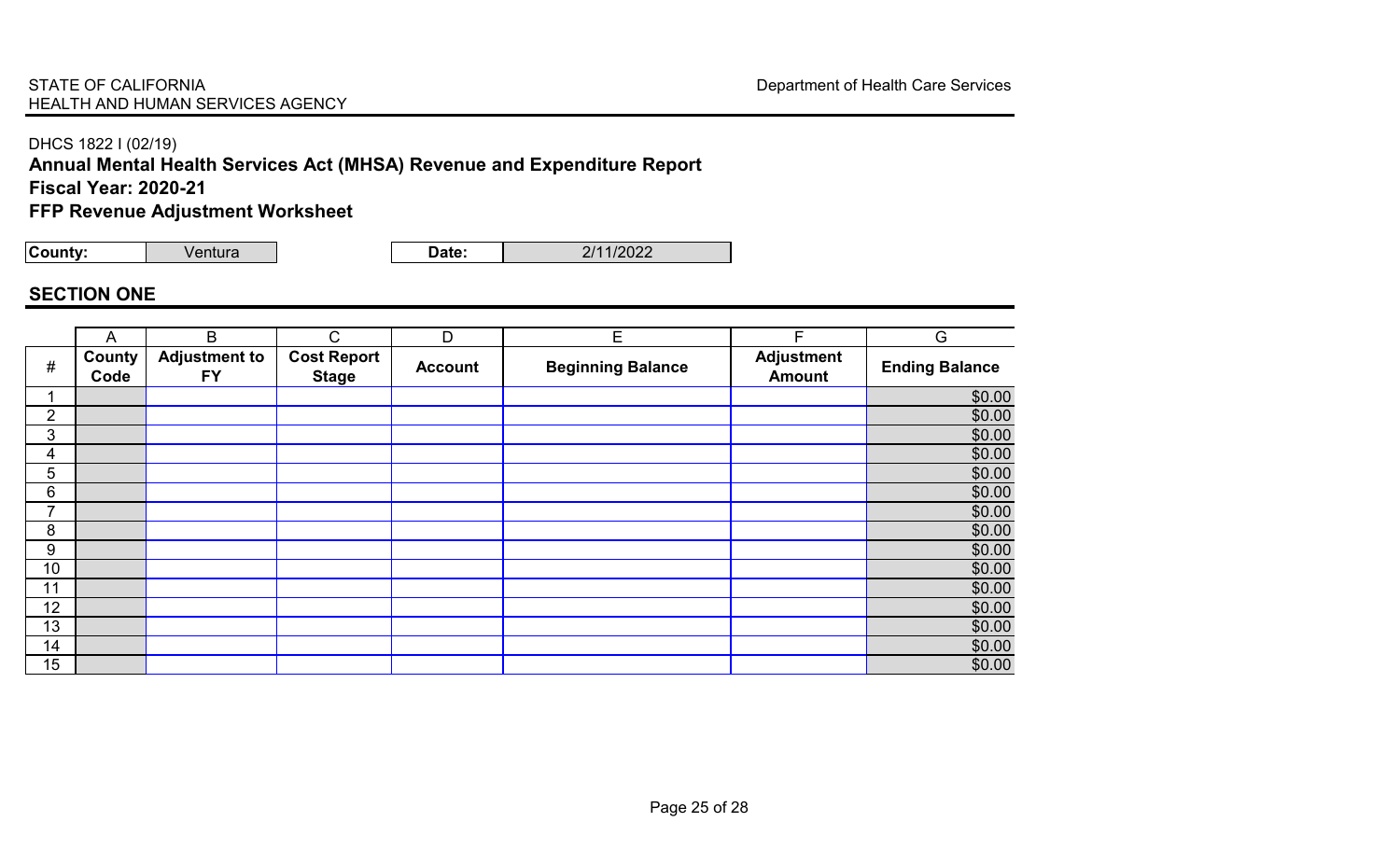# DHCS 1822 I (02/19)

# **Annual Mental Health Services Act (MHSA) Revenue and Expenditure Report**

# **Fiscal Year: 2020-21**

**FFP Revenue Adjustment Worksheet**

**County: Ventura <b>Date:** 2/11/2022

| $\overline{16}$ |  |  |  | \$0.00 |
|-----------------|--|--|--|--------|
| 17              |  |  |  | \$0.00 |
| $\overline{18}$ |  |  |  | \$0.00 |
| 19              |  |  |  | \$0.00 |
| 20              |  |  |  | \$0.00 |
| $\overline{21}$ |  |  |  | \$0.00 |
| $\overline{22}$ |  |  |  | \$0.00 |
| $\overline{23}$ |  |  |  | \$0.00 |
| $\overline{24}$ |  |  |  | \$0.00 |
| $\overline{25}$ |  |  |  | \$0.00 |
| 26              |  |  |  | \$0.00 |
| 27              |  |  |  | \$0.00 |
| 28              |  |  |  | \$0.00 |
| 29              |  |  |  | \$0.00 |
| 30              |  |  |  | \$0.00 |
| 31              |  |  |  | \$0.00 |
| 32              |  |  |  | \$0.00 |
| 33              |  |  |  | \$0.00 |
| 34              |  |  |  | \$0.00 |
| 35              |  |  |  | \$0.00 |
| 36              |  |  |  | \$0.00 |
| 37              |  |  |  | \$0.00 |
| 38              |  |  |  | \$0.00 |
| 39              |  |  |  | \$0.00 |
| 40              |  |  |  | \$0.00 |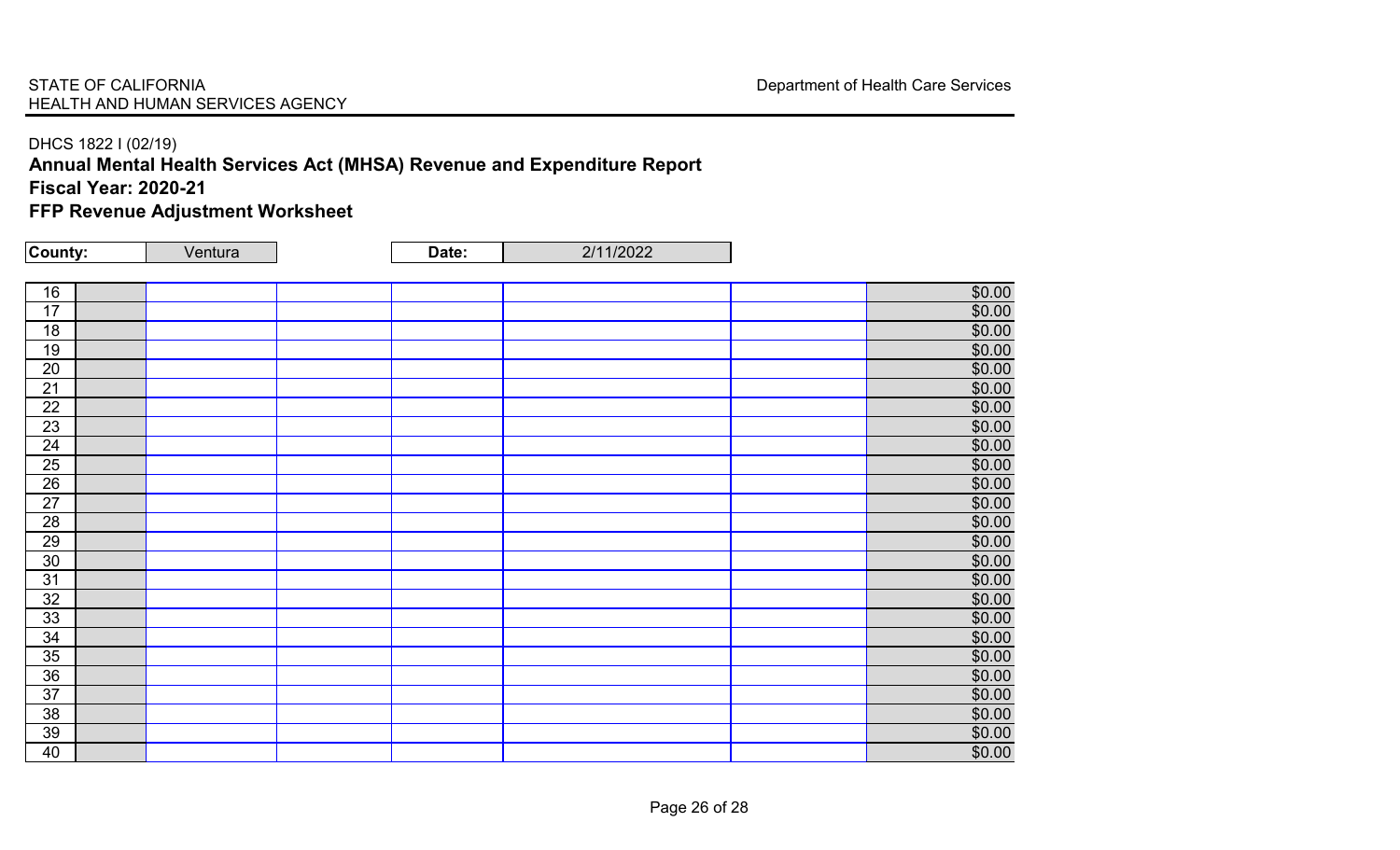# DHCS 1822 J (02/19) **Annual Mental Health Services Act (MHSA) Revenue and Expenditure Report Fiscal Year: 2020-21 Comments Worksheet**

|                 | A              | $\mathsf B$        | $\mathsf{C}$    |
|-----------------|----------------|--------------------|-----------------|
| #               | <b>Account</b> | <b>Fiscal Year</b> | <b>Comments</b> |
|                 |                |                    |                 |
| $\overline{2}$  |                |                    |                 |
| 3               |                |                    |                 |
| 4               |                |                    |                 |
| $5\phantom{.0}$ |                |                    |                 |
| $6\phantom{1}6$ |                |                    |                 |
| ⇁               |                |                    |                 |
| 8               |                |                    |                 |
| 9               |                |                    |                 |
| 10              |                |                    |                 |
| 11              |                |                    |                 |
| 12              |                |                    |                 |
| 13              |                |                    |                 |
| 14              |                |                    |                 |
| 15              |                |                    |                 |

**County:** Ventura **Date:** 2/11/2022